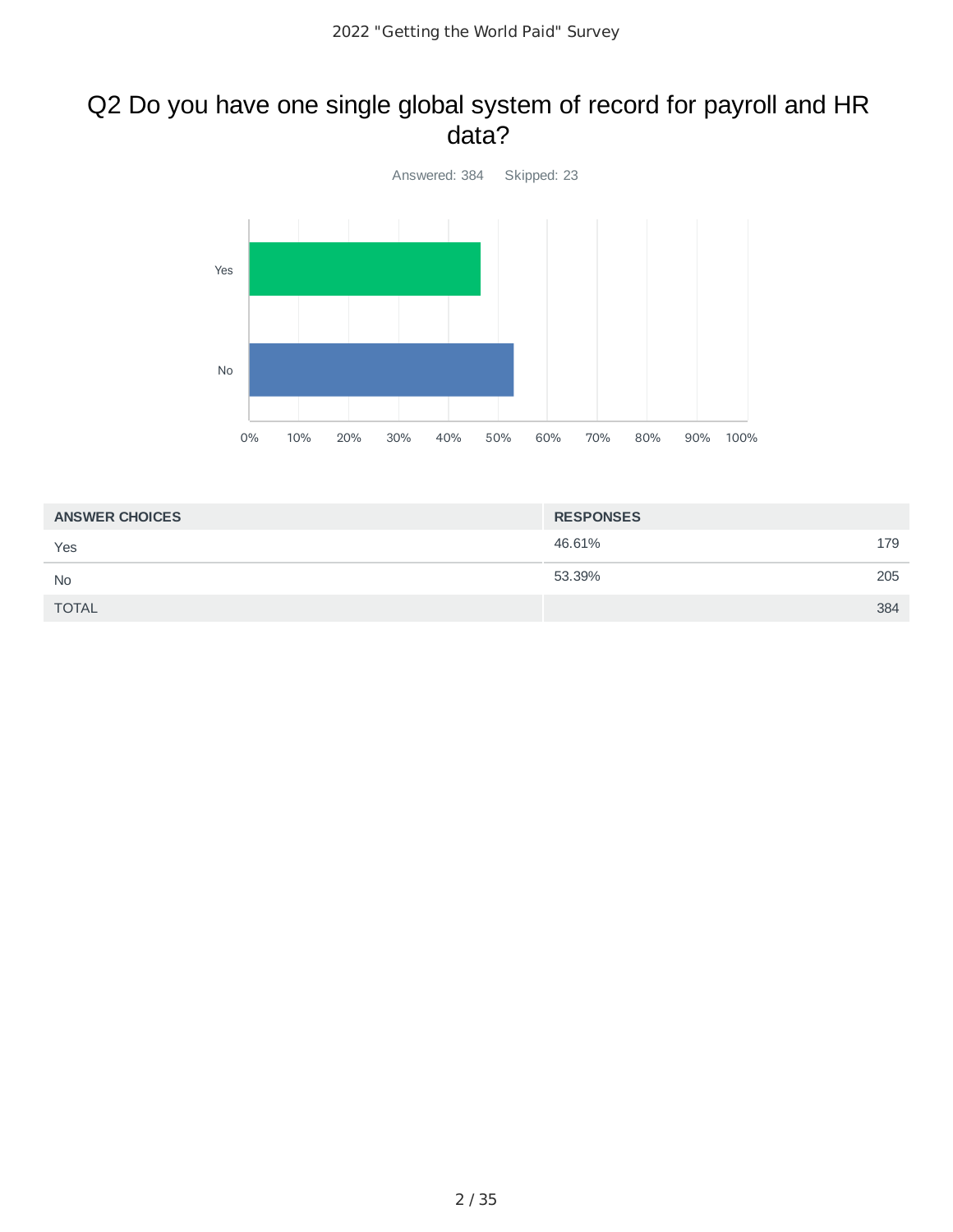# Q3 How has COVID-19 impacted your global payroll operations?



| <b>ANSWER CHOICES</b> | <b>RESPONSES</b> |
|-----------------------|------------------|
| No impact             | 68<br>18.43%     |
| Minimal impact        | 233<br>63.14%    |
| Large impact          | 68<br>18.43%     |
| <b>TOTAL</b>          | 369              |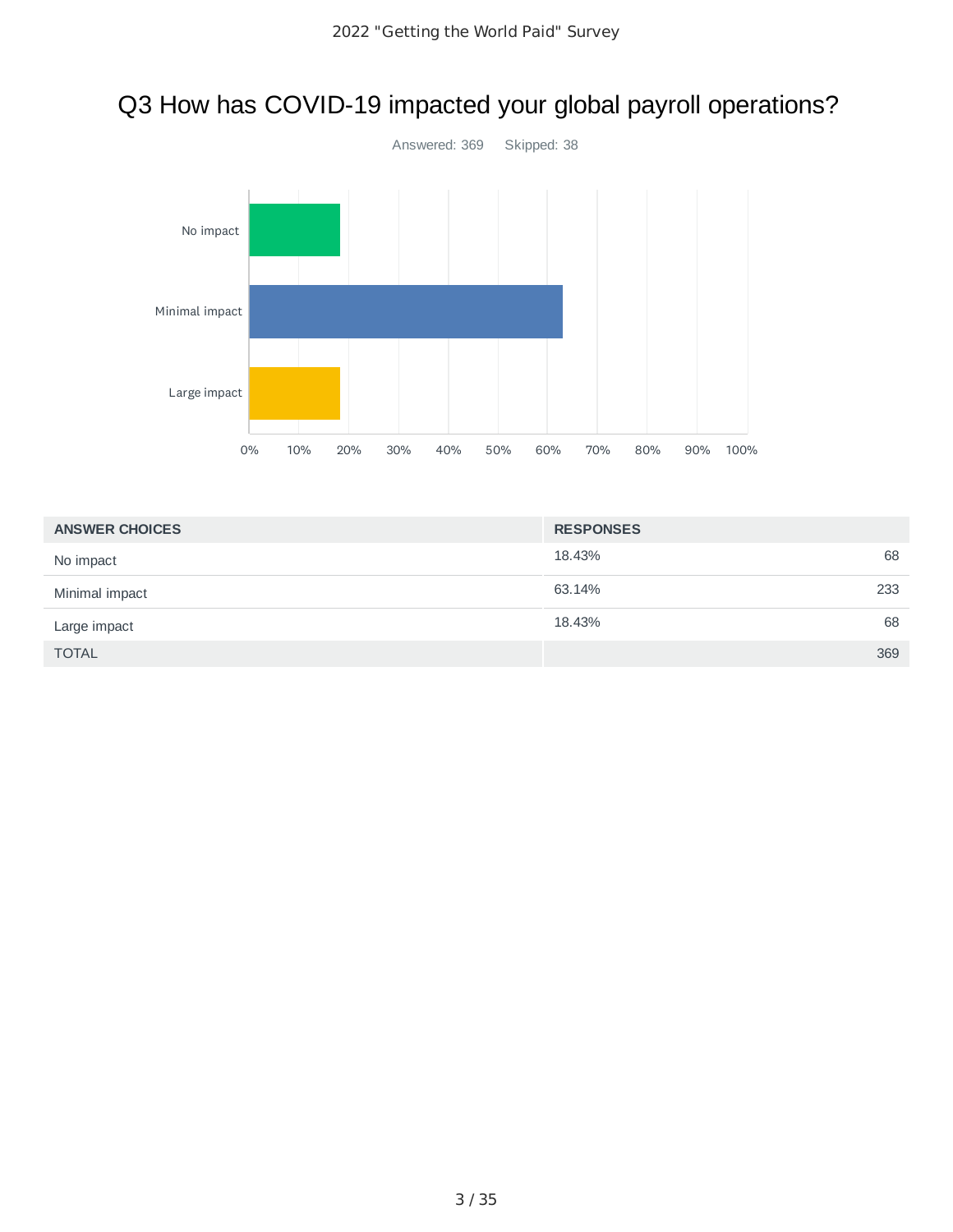# Q4 What is your global payroll service delivery model? (Select all that apply)



| <b>ANSWER CHOICES</b>                | <b>RESPONSES</b> |     |
|--------------------------------------|------------------|-----|
| In-house globally                    | 19.47%           | 66  |
| In-house regionally                  | 12.68%           | 43  |
| In-house for each country            | 10.03%           | 34  |
| Outsourced globally to one vendor    | 15.63%           | 53  |
| Outsourced to an in-country provider | 27.43%           | 93  |
| Use an aggregator or consolidator    | 4.72%            | 16  |
| Hybrid in-house/outsourced           | 30.97%           | 105 |
| Total Respondents: 339               |                  |     |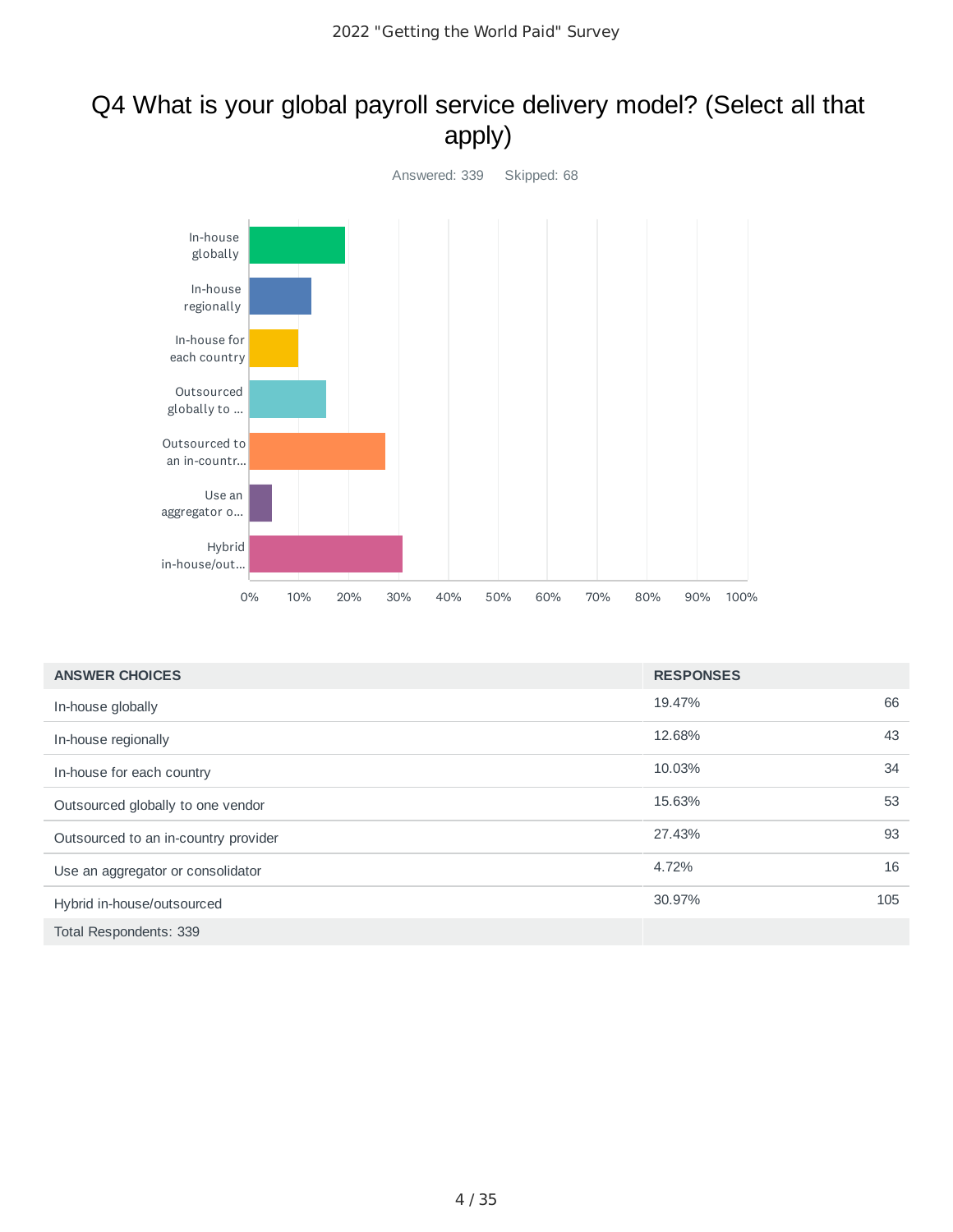# Q5 What are your biggest global payroll challenges? (Select all that apply)

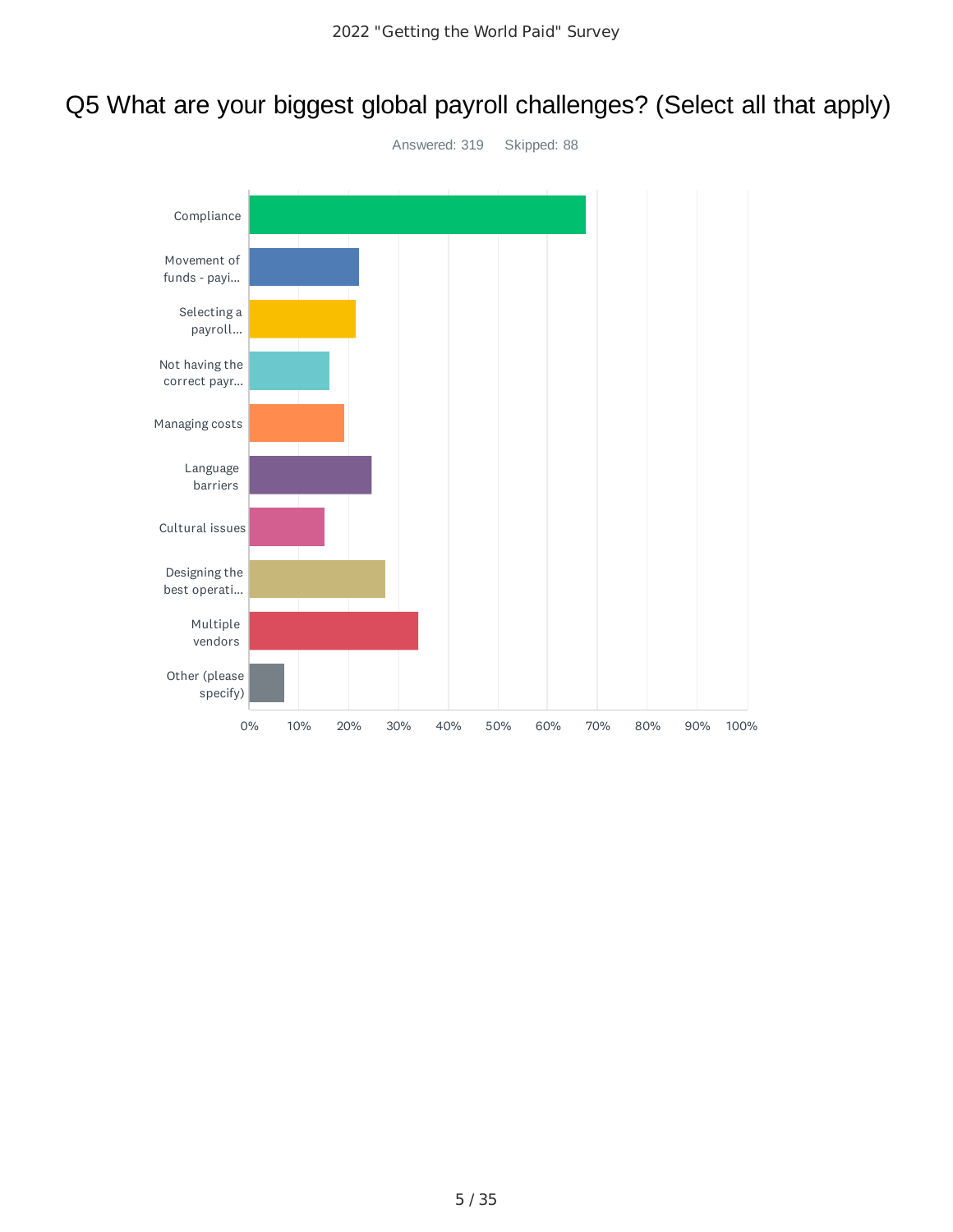| <b>ANSWER CHOICES</b>                                        | <b>RESPONSES</b> |     |
|--------------------------------------------------------------|------------------|-----|
| Compliance                                                   | 67.71%           | 216 |
| Movement of funds - paying employees and making tax payments | 22.26%           | 71  |
| Selecting a payroll provider                                 | 21.63%           | 69  |
| Not having the correct payroll talent                        | 16.30%           | 52  |
| Managing costs                                               | 19.12%           | 61  |
| Language barriers                                            | 24.76%           | 79  |
| Cultural issues                                              | 15.36%           | 49  |
| Designing the best operating model                           | 27.59%           | 88  |
| Multiple vendors                                             | 34.17%           | 109 |
| Other (please specify)                                       | 7.21%            | 23  |
| Total Respondents: 319                                       |                  |     |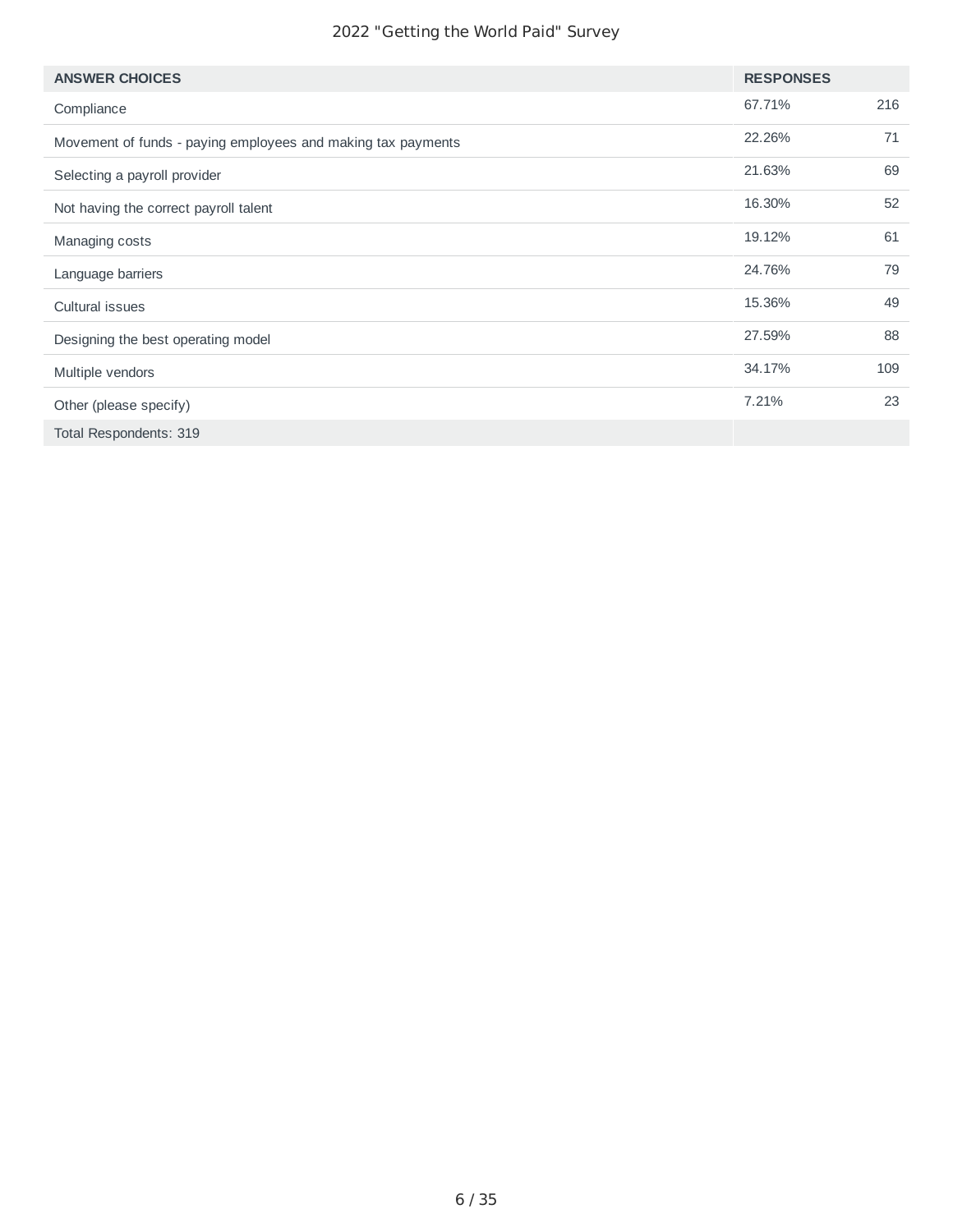# Q6 How do you manage low employee populations (long-tail countries)?



| <b>ANSWER CHOICES</b>                             | <b>RESPONSES</b> |     |
|---------------------------------------------------|------------------|-----|
| Use a local provider in each country              | 32.77%           | 97  |
| Use an aggregator or consolidator                 | 3.38%            | 10  |
| Use a global payroll provider                     | 26.69%           | 79  |
| Use an accounting firm                            | 11.82%           | 35  |
| Hybrid (local provider & aggregator/consolidator) | 25.34%           | 75  |
| <b>TOTAL</b>                                      |                  | 296 |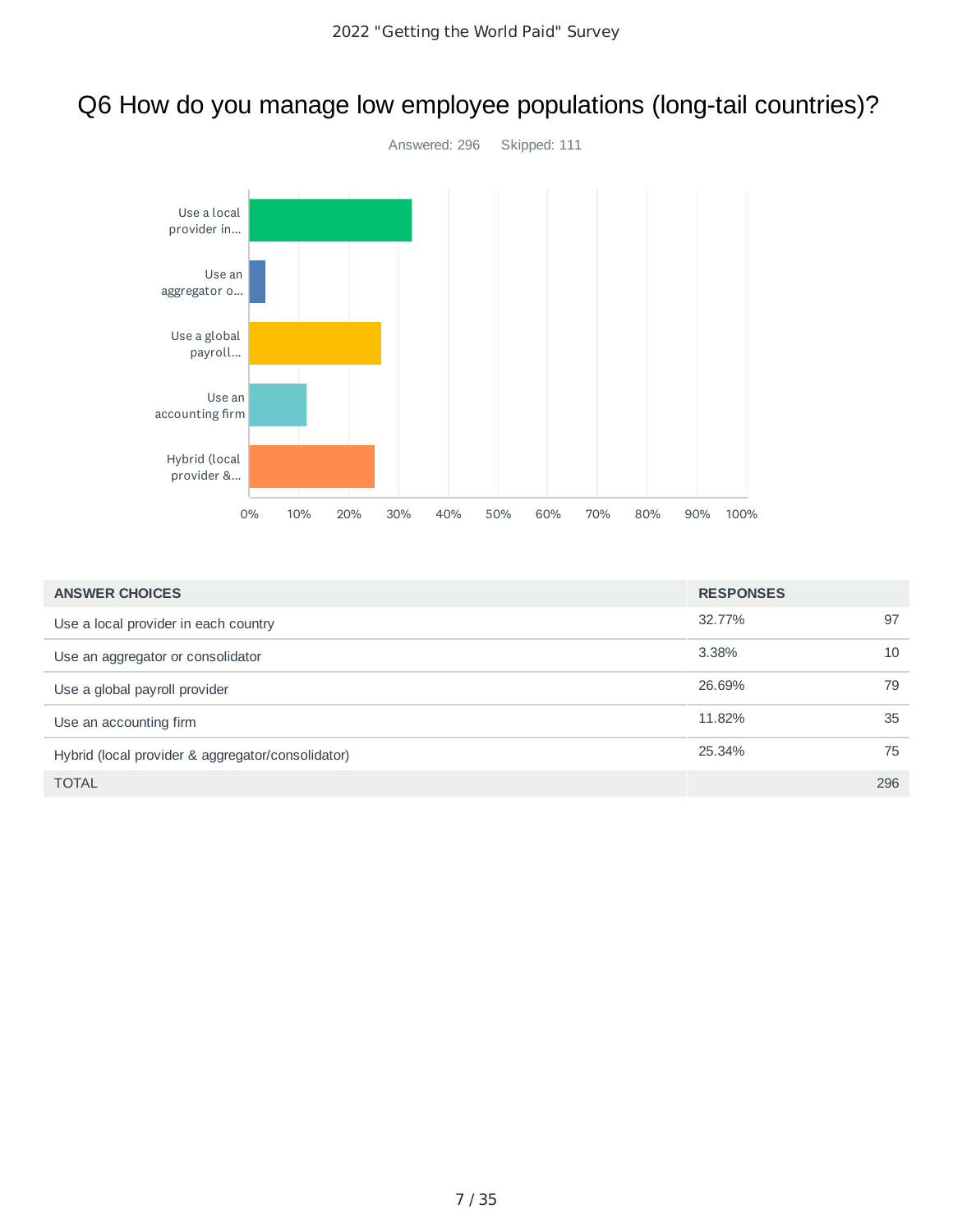# Q7 What percentage of your global payroll policies are standardized?



| <b>ANSWER CHOICES</b>                       | <b>RESPONSES</b> |     |
|---------------------------------------------|------------------|-----|
| 30%-49%                                     | 17.47%           | 51  |
| 50%-64%                                     | 13.36%           | 39  |
| 65%-80%                                     | 11.64%           | 34  |
| More than 80%                               | 21.92%           | 64  |
| We are currently working on standardization | 35.62%           | 104 |
| <b>TOTAL</b>                                |                  | 292 |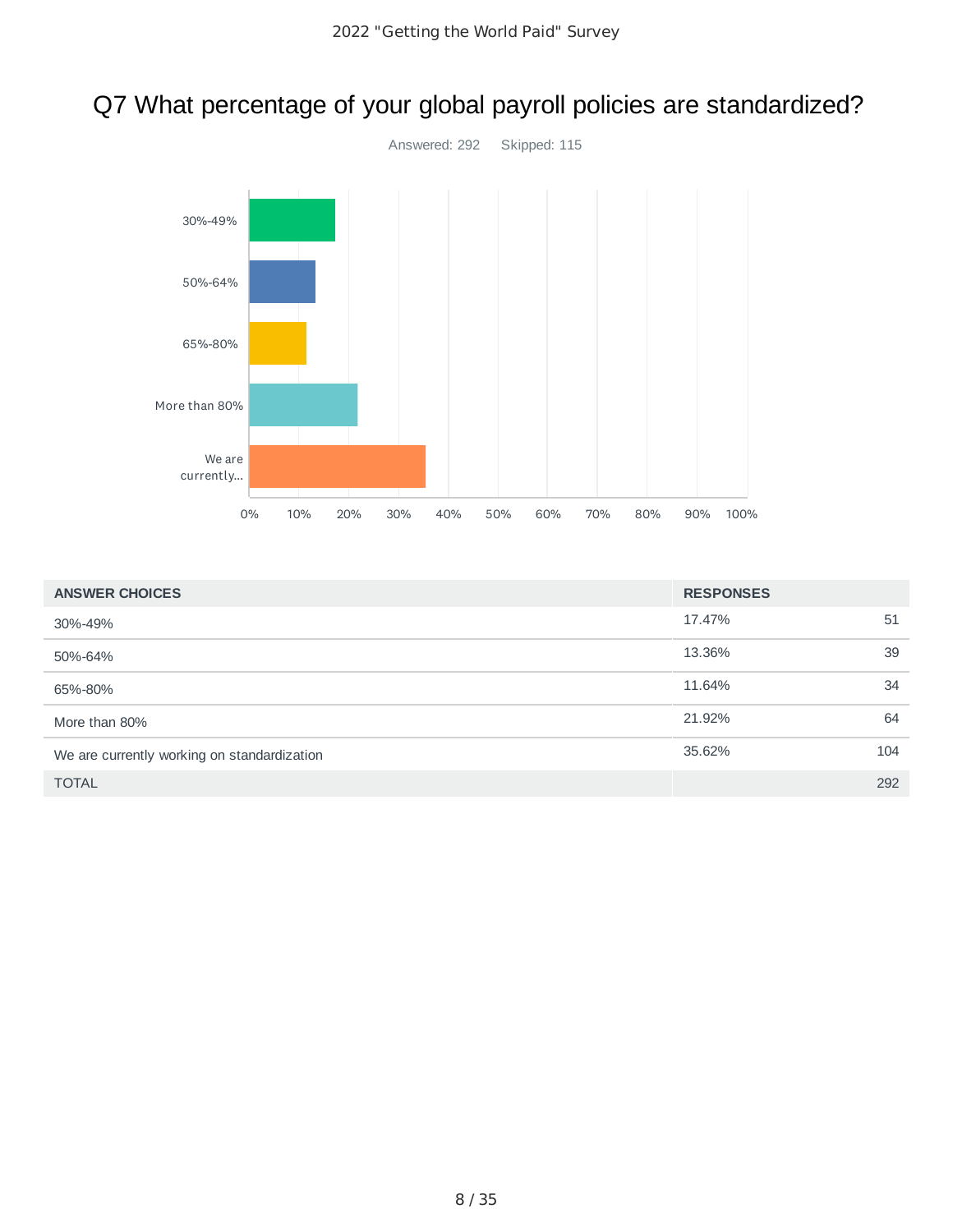# Q8 How many payroll service providers are you using today?



| <b>ANSWER CHOICES</b> | <b>RESPONSES</b> |     |
|-----------------------|------------------|-----|
| 0                     | 3.11%            | 9   |
| 1                     | 29.76%           | 86  |
| $2 - 5$               | 54.33%           | 157 |
| $6 - 10$              | 8.30%            | 24  |
| More than 10          | 4.50%            | 13  |
| <b>TOTAL</b>          |                  | 289 |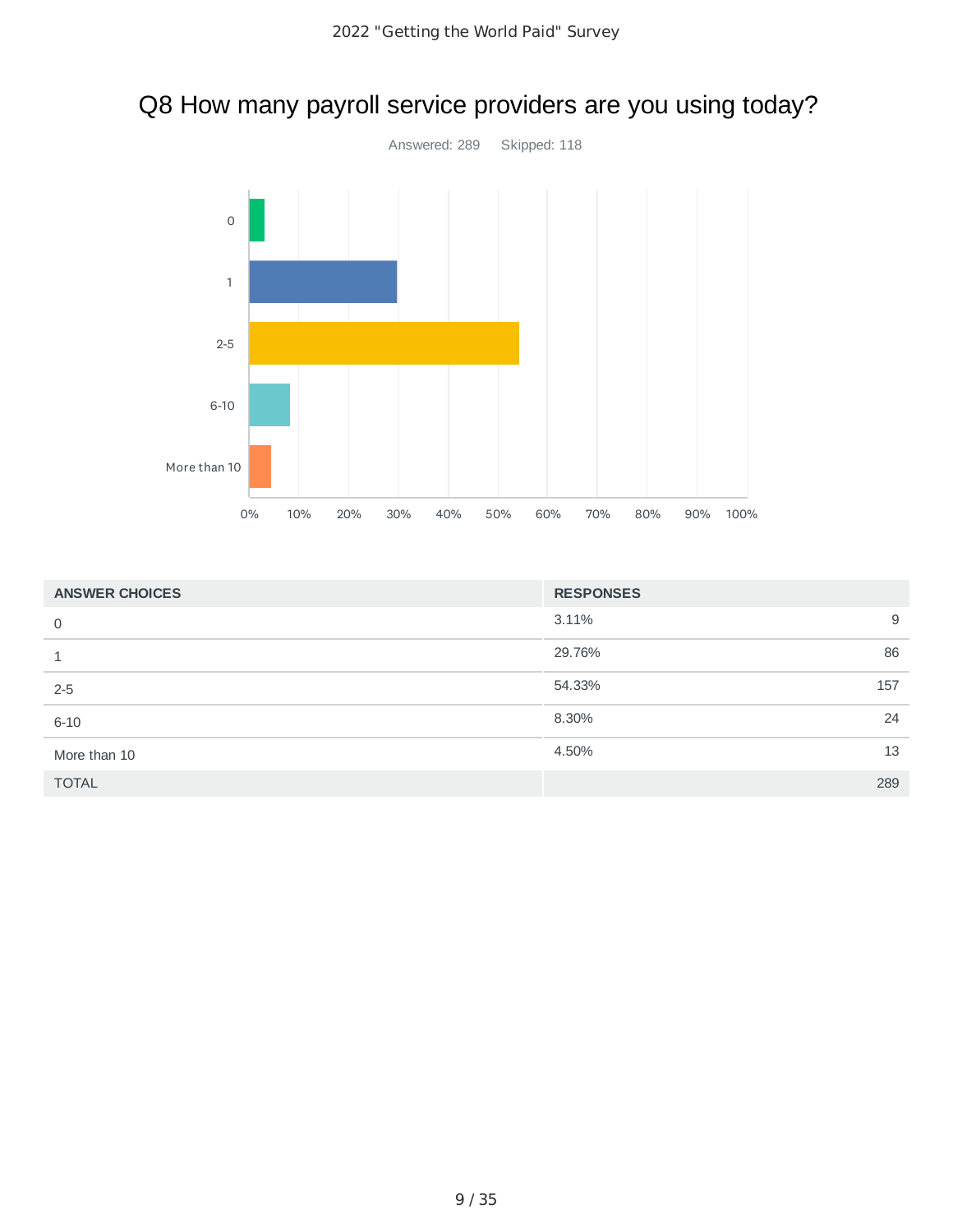### Q9 How do you track your global payroll performance against objectives? (Select all that apply)



| <b>ANSWER CHOICES</b>                                   | <b>RESPONSES</b> |     |
|---------------------------------------------------------|------------------|-----|
| Through dashboards with key metrics on a global level   | 17.50%           | 49  |
| Through dashboards with key metrics on a regional level | 17.50%           | 49  |
| Through dashboards with key metrics on a local level    | 10.36%           | 29  |
| Through service meetings with my payroll provider(s)    | 19.64%           | 55  |
| I don't track global payroll performance                | 50.71%           | 142 |
| Other (please specify)                                  | 2.86%            | 8   |
| Total Respondents: 280                                  |                  |     |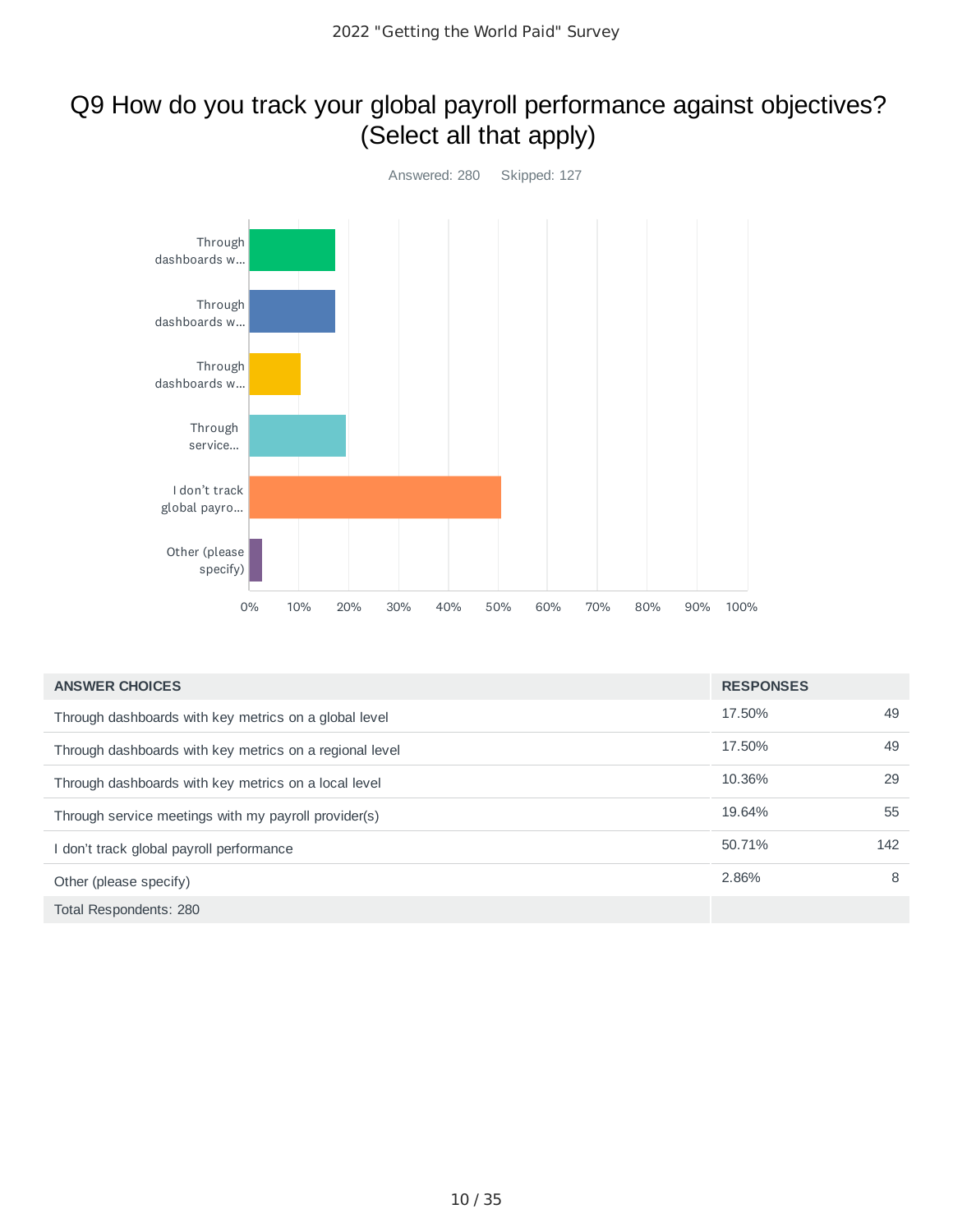### Q10 Please select the three countries or areas you find to be the most challenging to pay employees.

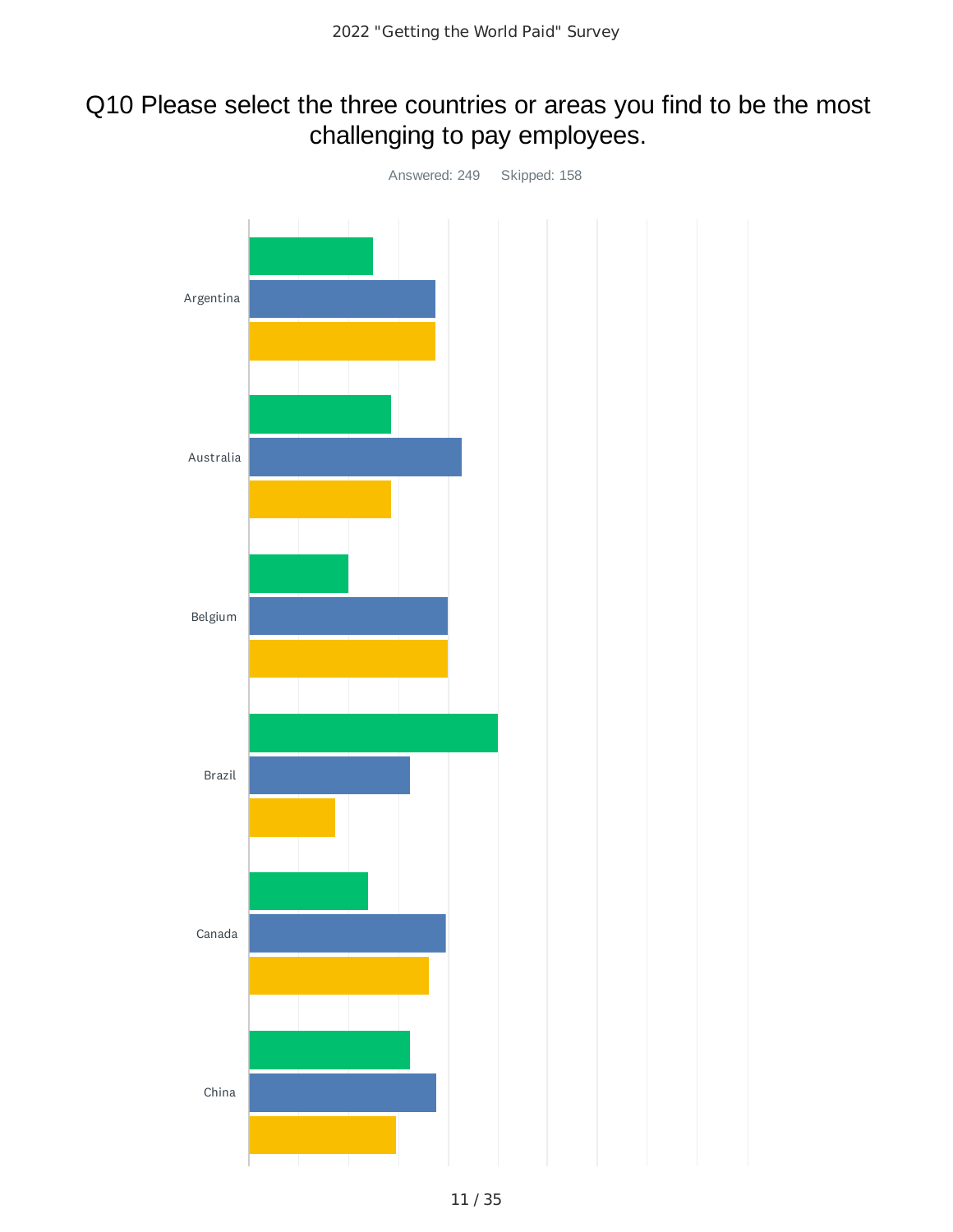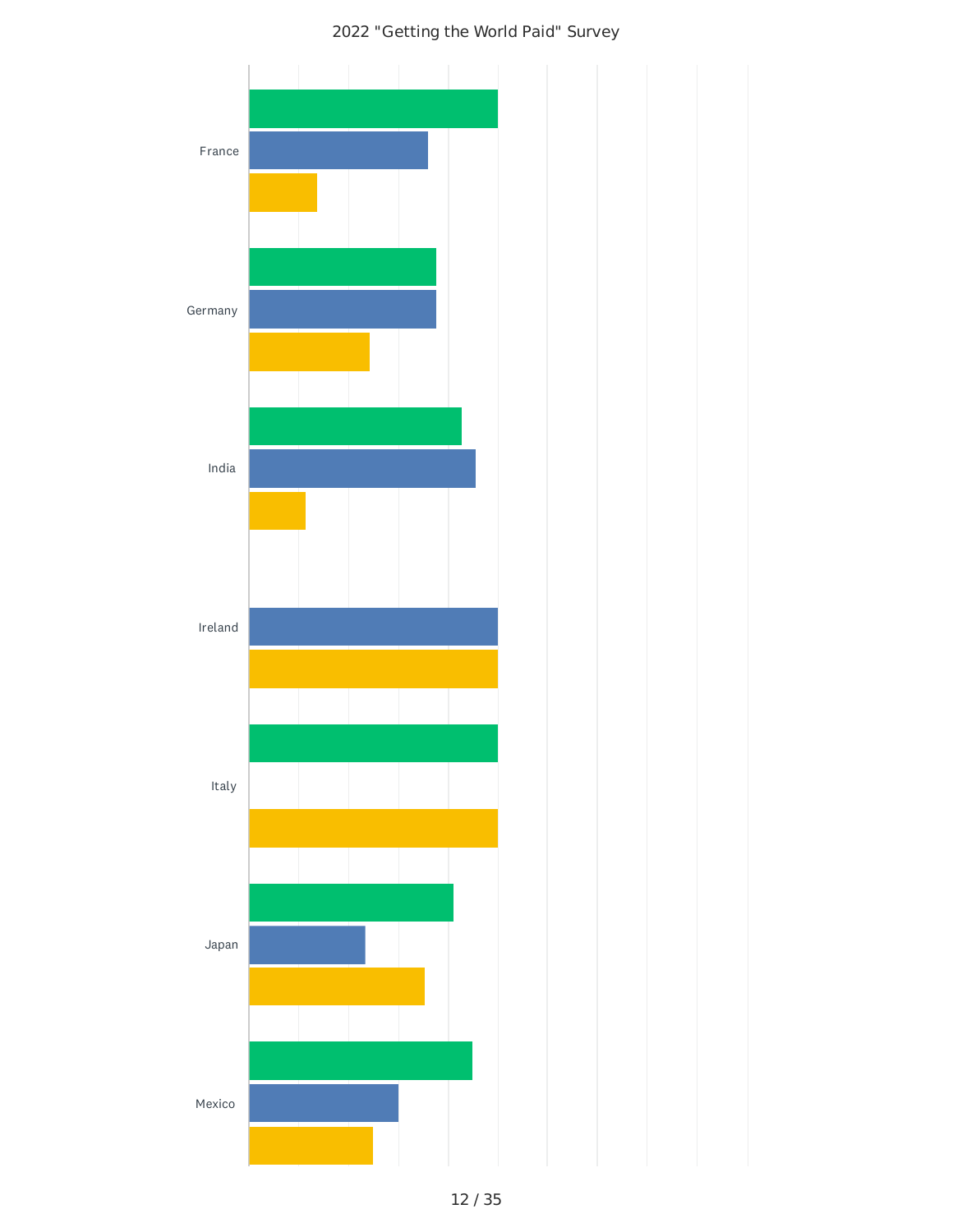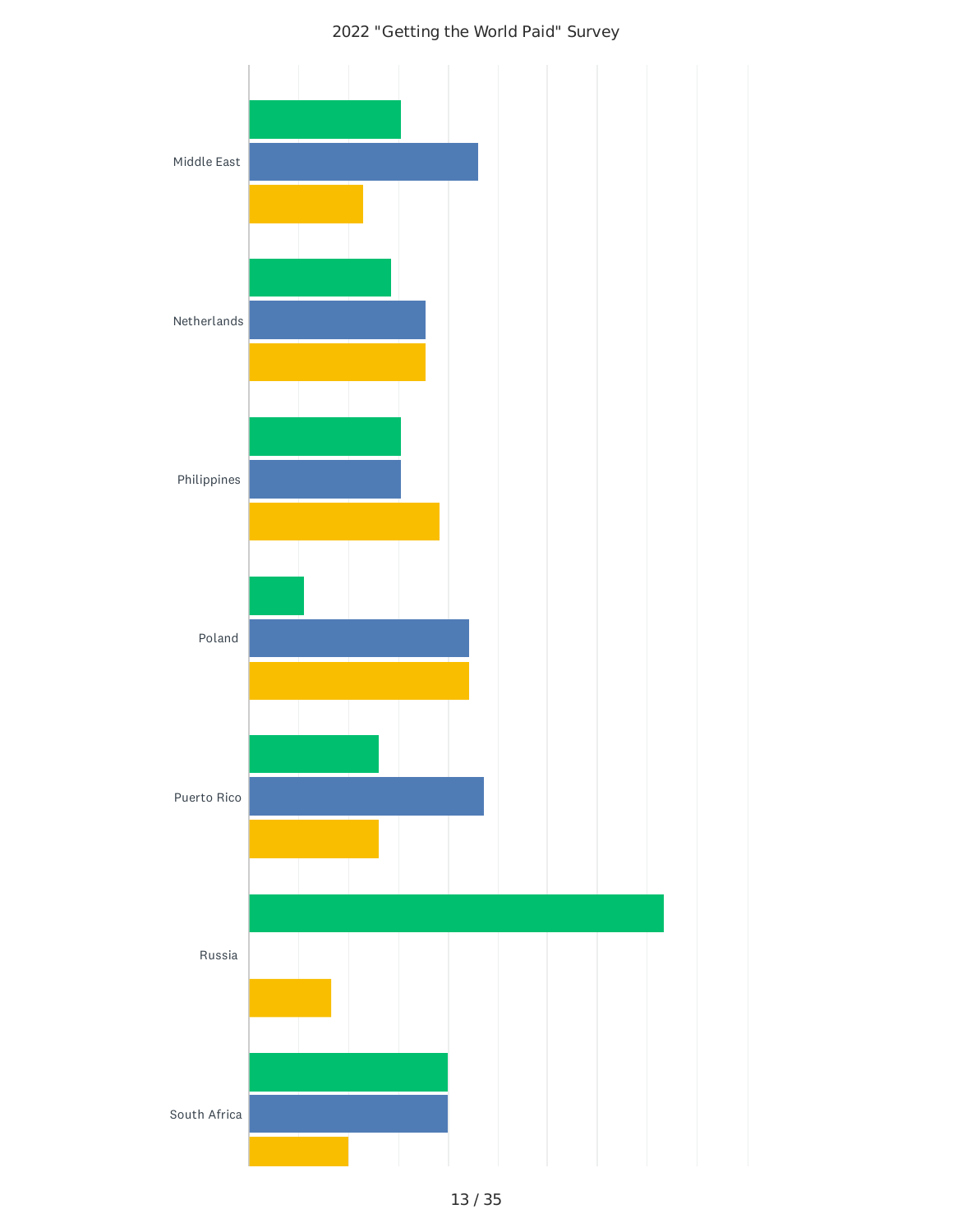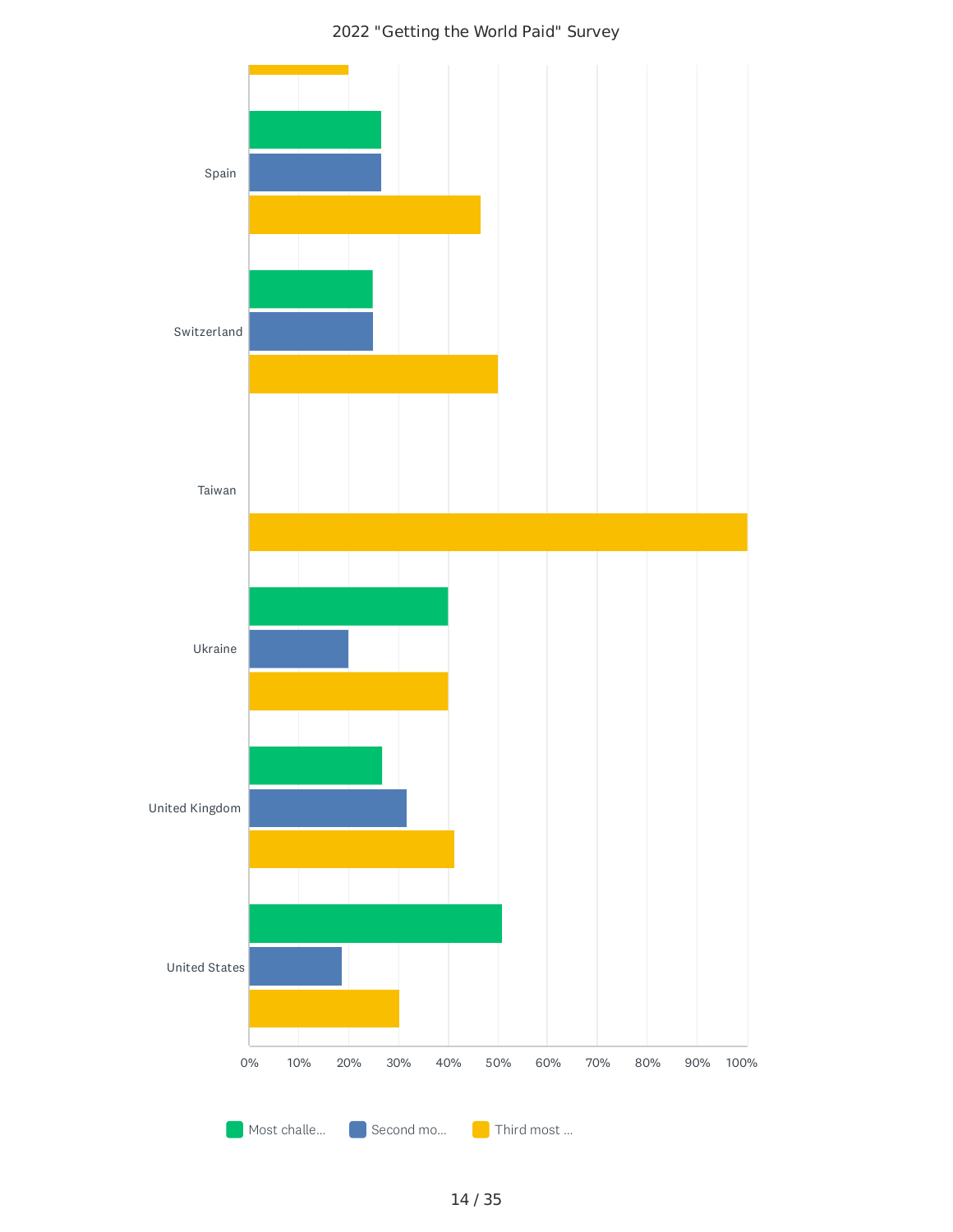|                | <b>MOST</b><br>CHALLENGING CHALLENGING | <b>SECOND MOST</b>       | <b>THIRD MOST THIRD MOST</b><br><b>CHALLENGING</b> | <b>TOTAL</b>   | <b>WEIGHTED</b><br><b>AVERAGE</b> |
|----------------|----------------------------------------|--------------------------|----------------------------------------------------|----------------|-----------------------------------|
| Argentina      | 25.00%<br>$\overline{2}$               | 37.50%<br>3              | 37.50%<br>3                                        | 8              | 2.13                              |
| Australia      | 28.57%<br>$\overline{4}$               | 42.86%<br>6              | 28.57%<br>$\overline{4}$                           | 14             | 2.00                              |
| <b>Belgium</b> | 20.00%<br>$\overline{\phantom{a}}$     | 40.00%<br>6              | 40.00%<br>6                                        | 15             | 2.20                              |
| <b>Brazil</b>  | 50.00%<br>20                           | 32.50%<br>13             | 17.50%<br>7                                        | 40             | 1.68                              |
| Canada         | 24.10%<br>20                           | 39.76%<br>33             | 36.14%<br>30                                       | 83             | 2.12                              |
| China          | 32.43%<br>12                           | 37.84%<br>14             | 29.73%<br>11                                       | 37             | 1.97                              |
| France         | 50.00%<br>18                           | 36.11%<br>13             | 13.89%<br>5                                        | 36             |                                   |
| Germany        | 37.84%                                 | 37.84%                   | 24.32%                                             |                | 1.64                              |
| India          | 14<br>42.86%                           | 14<br>45.71%             | 9<br>11.43%                                        | 37             | 1.86                              |
| Ireland        | 15<br>0.00%                            | 16<br>50.00%             | 4<br>50.00%                                        | 35             | 1.69                              |
| Italy          | $\overline{0}$<br>50.00%               | $\overline{2}$<br>0.00%  | 2<br>50.00%                                        | $\overline{4}$ | 2.50                              |
|                | $\mathbf 5$<br>41.18%                  | $\mathbf 0$<br>23.53%    | 5<br>35.29%                                        | 10             | 2.00                              |
| Japan          | $\overline{7}$                         | $\overline{4}$           | 6                                                  | 17             | 1.94                              |
| Mexico         | 45.00%<br>18                           | 30.00%<br>12             | 25.00%<br>10                                       | 40             | 1.80                              |
| Middle East    | 30.77%<br>$\overline{4}$               | 46.15%<br>6              | 23.08%<br>3                                        | 13             | 1.92                              |
| Netherlands    | 28.57%<br>$\overline{4}$               | 35.71%<br>$\mathbf 5$    | 35.71%<br>5                                        | 14             | 2.07                              |
| Philippines    | 30.77%<br>$\overline{4}$               | 30.77%<br>$\overline{4}$ | 38.46%<br>5                                        | 13             | 2.08                              |
| Poland         | 11.11%<br>$\mathbf{1}$                 | 44.44%<br>$\overline{4}$ | 44.44%<br>$\overline{4}$                           | $\mathsf g$    | 2.33                              |
| Puerto Rico    | 26.32%<br>5                            | 47.37%<br>$\mathsf g$    | 26.32%<br>5                                        | 19             | 2.00                              |
| Russia         | 83.33%<br>5                            | 0.00%<br>$\overline{0}$  | 16.67%<br>$\mathbf{1}$                             | $\,6\,$        | 1.33                              |
| South Africa   | 40.00%<br>$\overline{2}$               | 40.00%<br>2              | 20.00%<br>$\mathbf{1}$                             | $\mathbf 5$    | 1.80                              |
| Spain          | 26.67%<br>$\overline{4}$               | 26.67%<br>$\overline{4}$ | 46.67%<br>7                                        | 15             | 2.20                              |
| Switzerland    | 25.00%                                 | 25.00%                   | 50.00%                                             |                |                                   |
| Taiwan         | $\mathbf{1}$<br>$0.00\%$               | $\mathbf{1}$<br>0.00%    | $\overline{2}$<br>100.00%                          | $\overline{4}$ | 2.25                              |
|                | $\mathbf 0$                            | 0                        | $\mathbf{1}$                                       | $\,1\,$        | 3.00                              |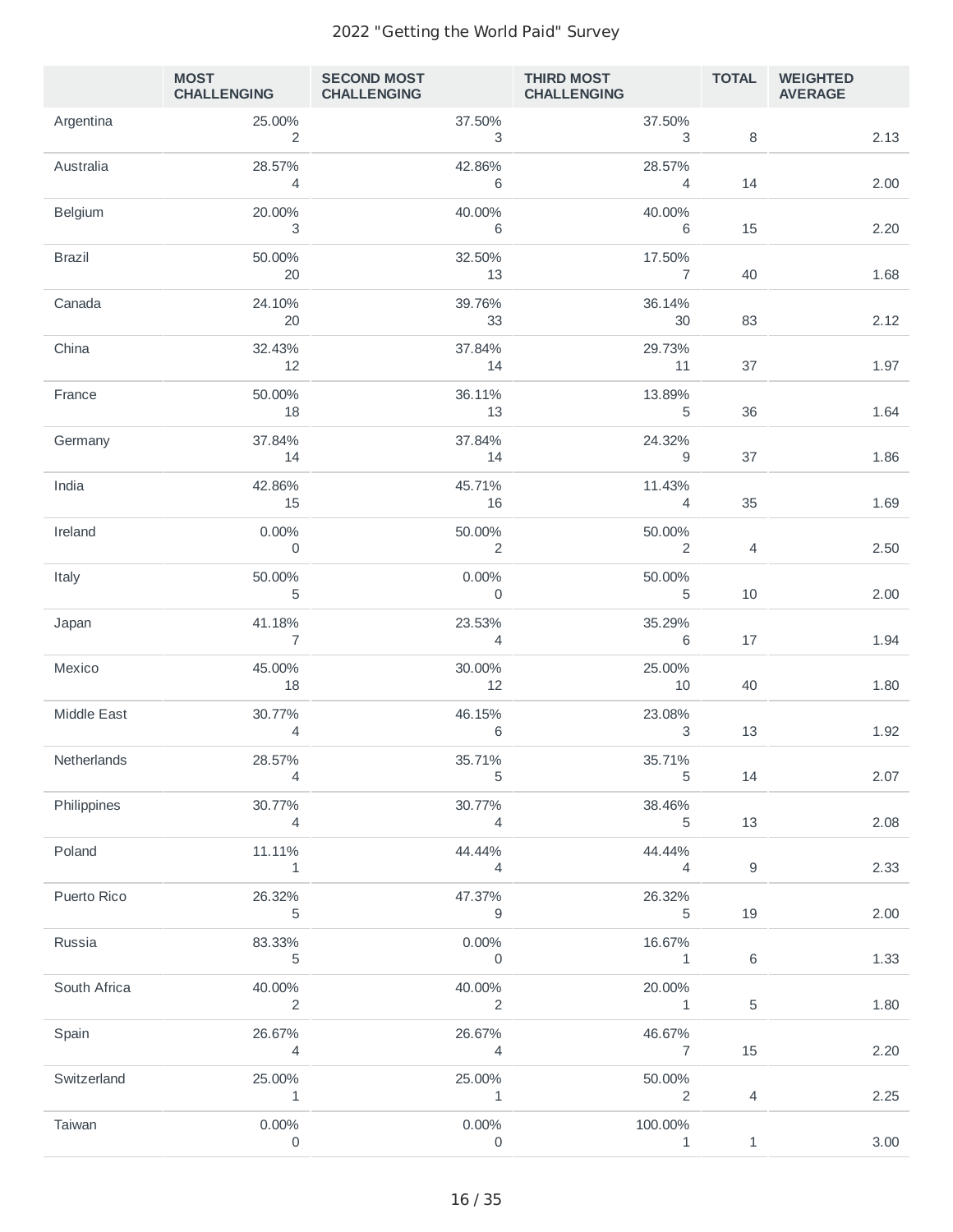| Ukraine              | 40.00%       | 20.00%       | 40.00%       |     | 2.00 |
|----------------------|--------------|--------------|--------------|-----|------|
| United Kingdom       | 26.83%       | 31.71%<br>13 | 41.46%<br>17 | -41 | 2.15 |
| <b>United States</b> | 51.04%<br>49 | 18.75%<br>18 | 30.21%<br>29 | 96  | 1.79 |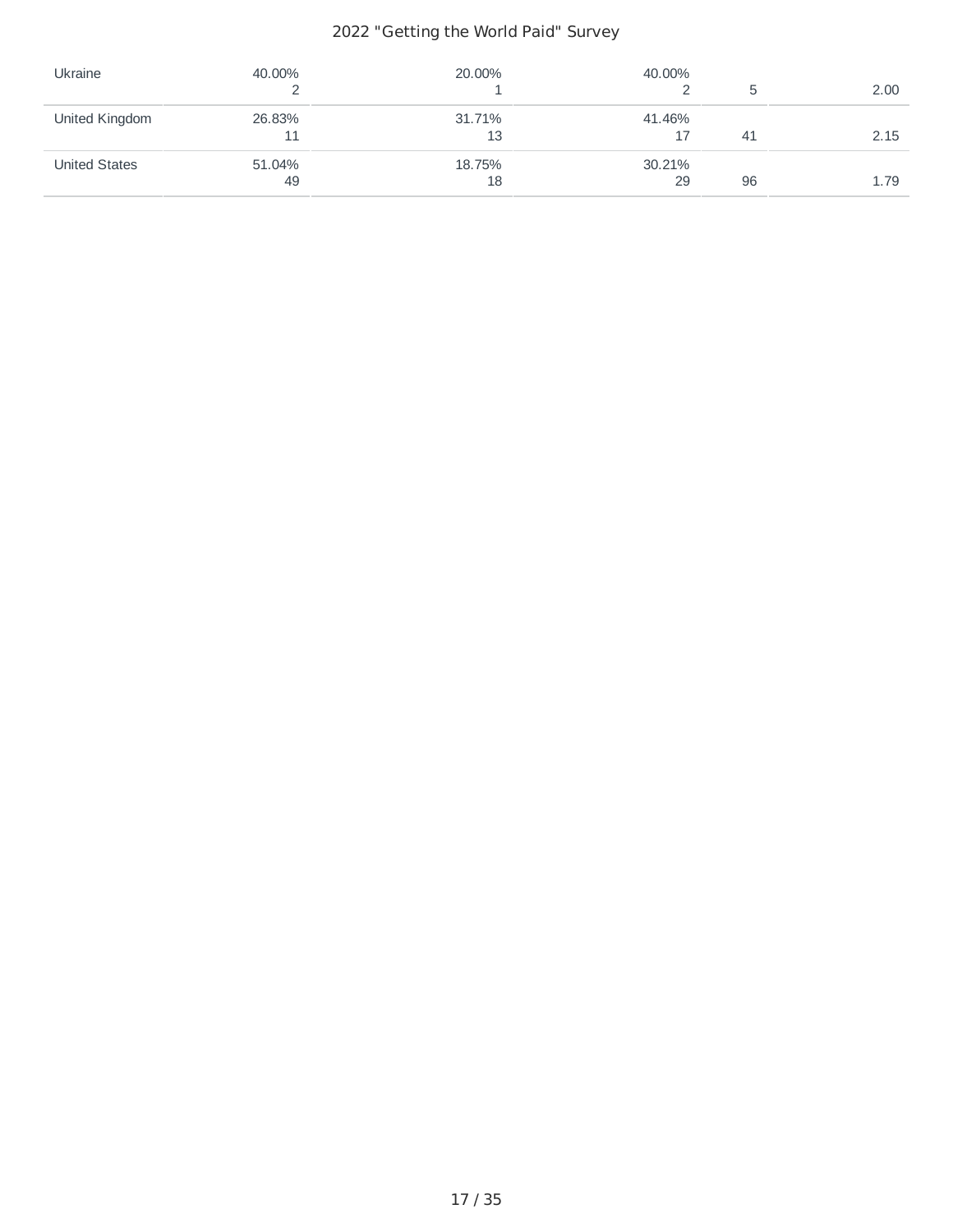### Q11 What do you consider to be the most prominent root causes for decreased payroll accuracy? (Select up to three)

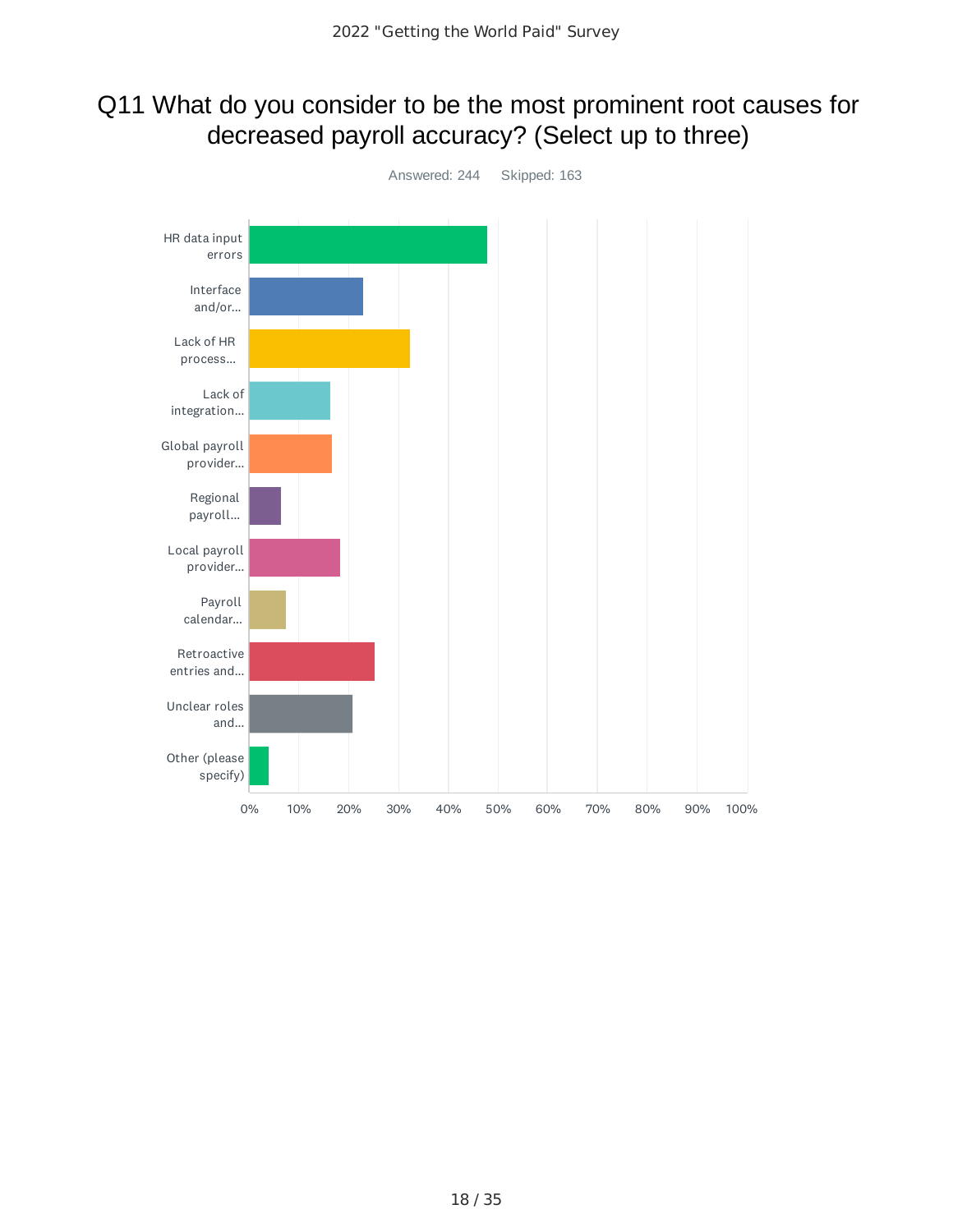| <b>ANSWER CHOICES</b>                                             | <b>RESPONSES</b> |     |
|-------------------------------------------------------------------|------------------|-----|
| HR data input errors                                              | 47.95%           | 117 |
| Interface and/or integration errors                               | 22.95%           | 56  |
| Lack of HR process standardization                                | 32.38%           | 79  |
| Lack of integration between "source to gross" sources and payroll | 16.39%           | 40  |
| Global payroll provider performance                               | 16.80%           | 41  |
| Regional payroll provider performance                             | 6.56%            | 16  |
| Local payroll provider performance                                | 18.44%           | 45  |
| Payroll calendar challenges                                       | 7.38%            | 18  |
| Retroactive entries and corrections                               | 25.41%           | 62  |
| Unclear roles and responsibilities                                | 20.90%           | 51  |
| Other (please specify)                                            | 4.10%            | 10  |
| Total Respondents: 244                                            |                  |     |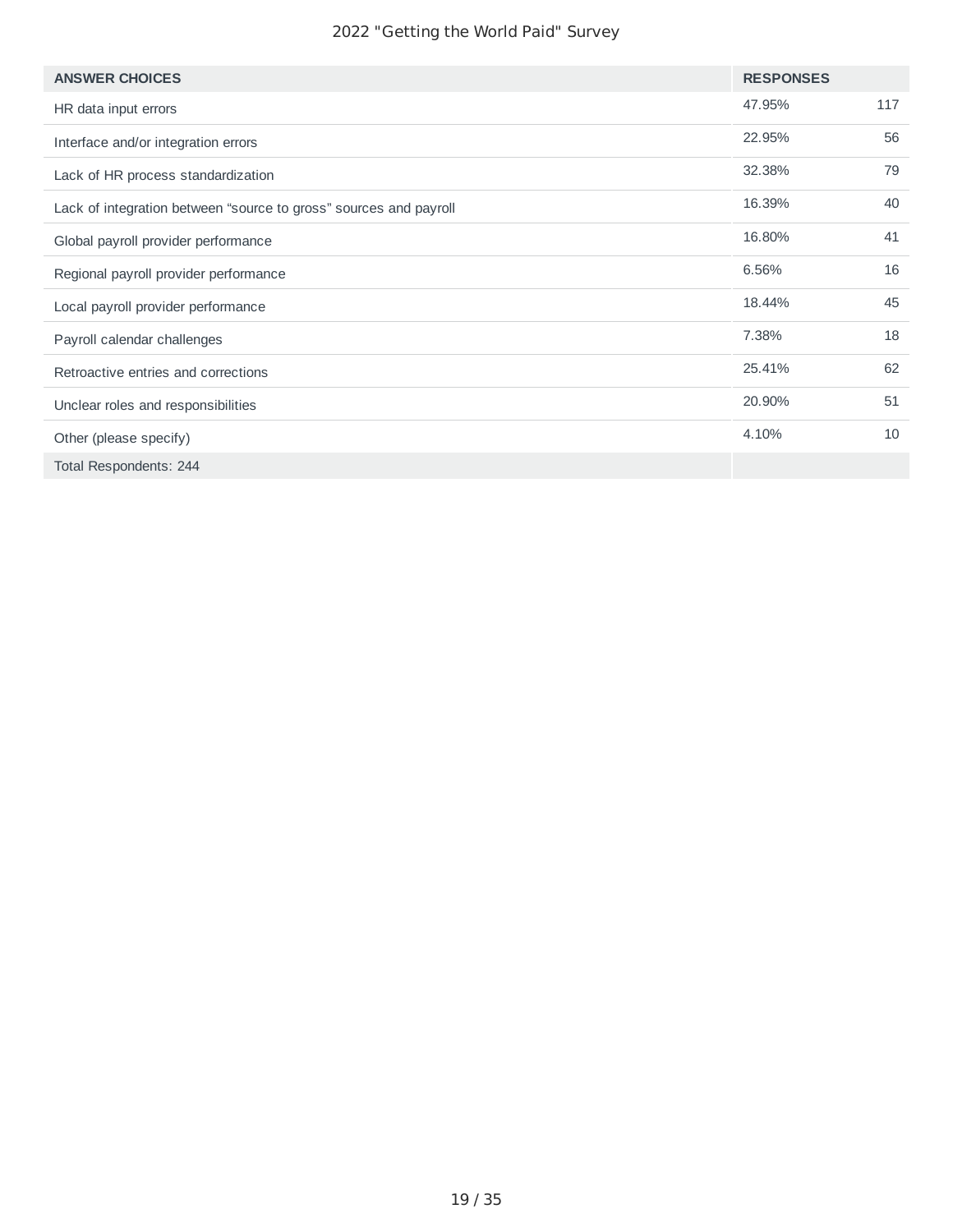### Q12 Which of the following technologies are you and/or your payroll outsourcing partner using in your global payroll processes? (Select all that apply)



| <b>ANSWER CHOICES</b>                  | <b>RESPONSES</b> |                |
|----------------------------------------|------------------|----------------|
| N/A                                    | 54.51%           | 133            |
| Robotic Process Automation (RPA)       | 6.97%            | 17             |
| <b>Blockchain</b>                      | 1.64%            | $\overline{4}$ |
| <b>Global Cloud Connectors</b>         | 15.98%           | 39             |
| Artificial Intelligence (AI) solutions | 5.74%            | 14             |
| Enhanced reporting                     | 18.03%           | 44             |
| Data analytics                         | 27.46%           | 67             |
| Early wage access                      | 2.46%            | 6              |
| Other (please specify)                 | 2.05%            | 5              |
| Total Respondents: 244                 |                  |                |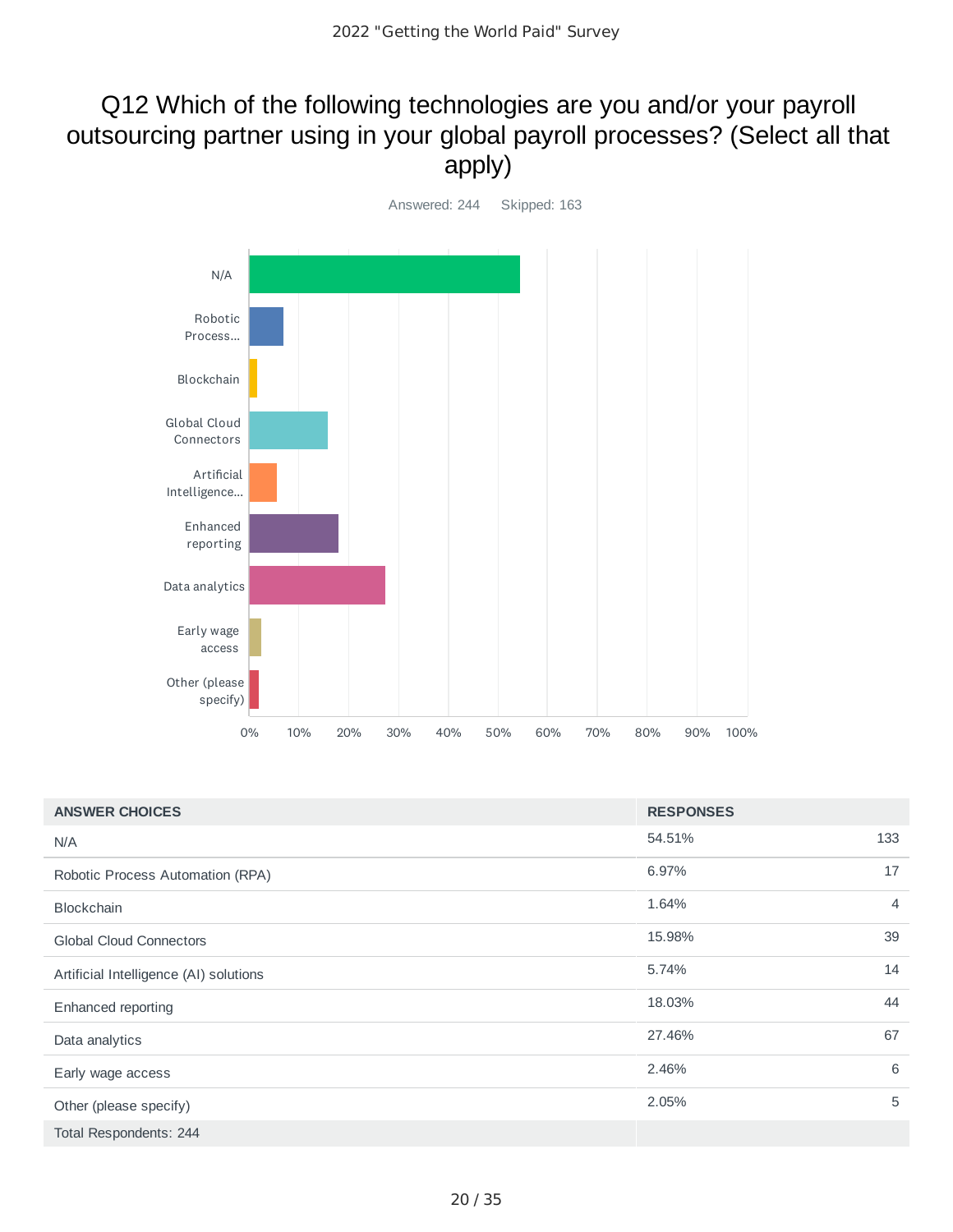### Q14 Which technologies, if any, are you and/or your payroll outsourcing partner planning to integrate into your global payroll processes? (Select all that apply)



| <b>ANSWER CHOICES</b>                  | <b>RESPONSES</b> |                |
|----------------------------------------|------------------|----------------|
| N/A                                    | 60.92%           | 145            |
| Robotic process automation (RPA)       | 8.82%            | 21             |
| <b>Blockchain</b>                      | 2.94%            | $\overline{7}$ |
| Global cloud connectors                | 11.76%           | 28             |
| Artificial intelligence (AI) solutions | 9.24%            | 22             |
| Enhanced reporting                     | 17.65%           | 42             |
| Data analytics                         | 18.07%           | 43             |
| Earned wage access                     | 6.72%            | 16             |
| Other (please specify)                 | 4.20%            | 10             |
| Total Respondents: 238                 |                  |                |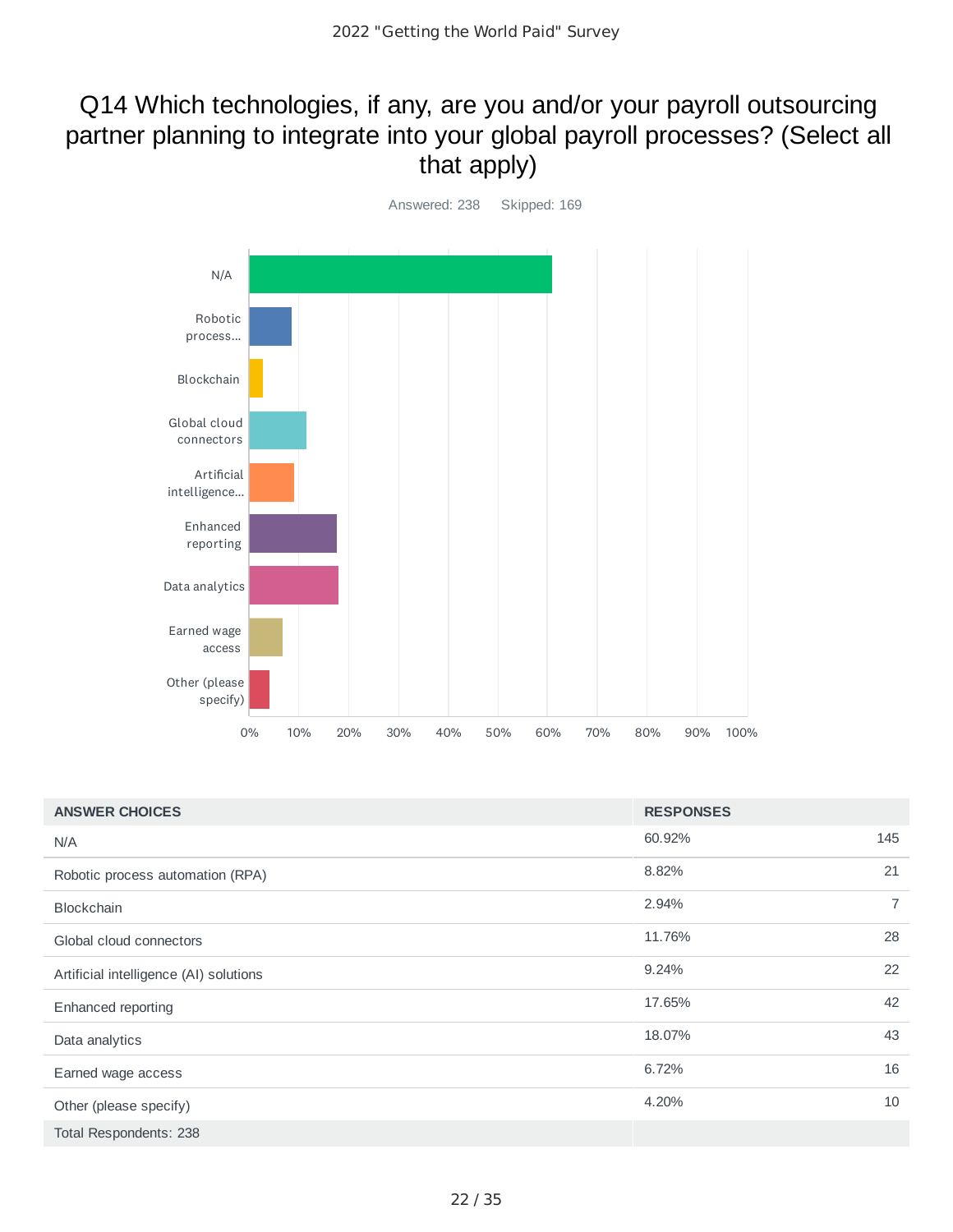

### Q15 What best describes your role within your organization?

| <b>ANSWER CHOICES</b>                                                  | <b>RESPONSES</b> |     |
|------------------------------------------------------------------------|------------------|-----|
| Global Payroll Process Owner for my organization                       | 23.48%           | 54  |
| I work for a vendor or service that serves the global payroll industry | 6.09%            | 14  |
| Global Payroll Administrator                                           | 13.91%           | 32  |
| Global Compliance Manager                                              | 2.61%            | 6   |
| Global Payroll Analyst                                                 | 11.74%           | 27  |
| Country/Regional Payroll Manager                                       | 23.48%           | 54  |
| I am responsible for Expatriate Programs Operations                    | 1.30%            | 3   |
| Other (please specify)                                                 | 17.39%           | 40  |
| <b>TOTAL</b>                                                           |                  | 230 |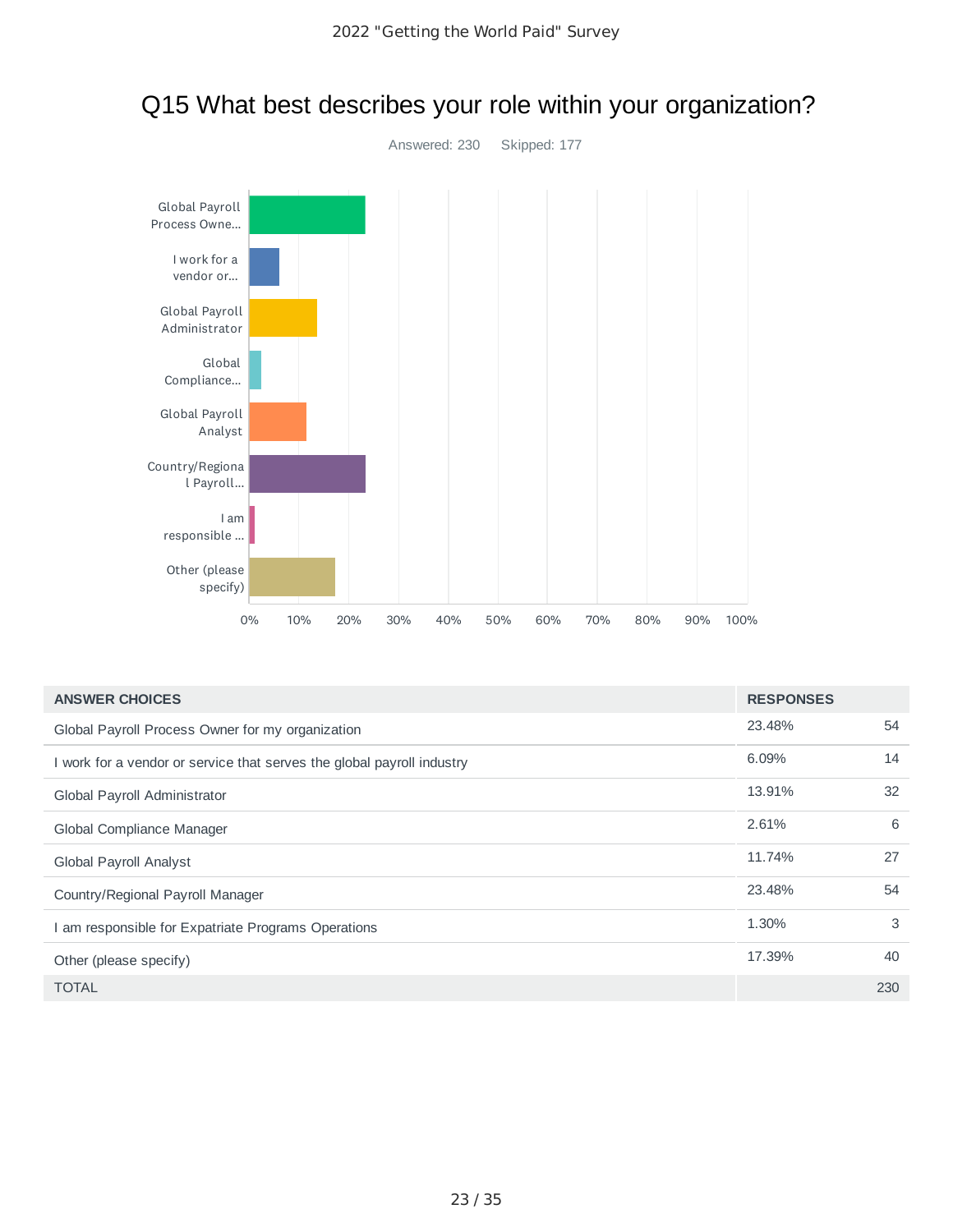

# Q16 How many years of global payroll experience do you have?

| <b>ANSWER CHOICES</b> | <b>RESPONSES</b> |     |
|-----------------------|------------------|-----|
| $0 - 2$ years         | 31.30%           | 72  |
| $3 - 5$ years         | 22.17%           | 51  |
| $6 - 10$ years        | 24.35%           | 56  |
| More than 10 years    | 22.17%           | 51  |
| <b>TOTAL</b>          |                  | 230 |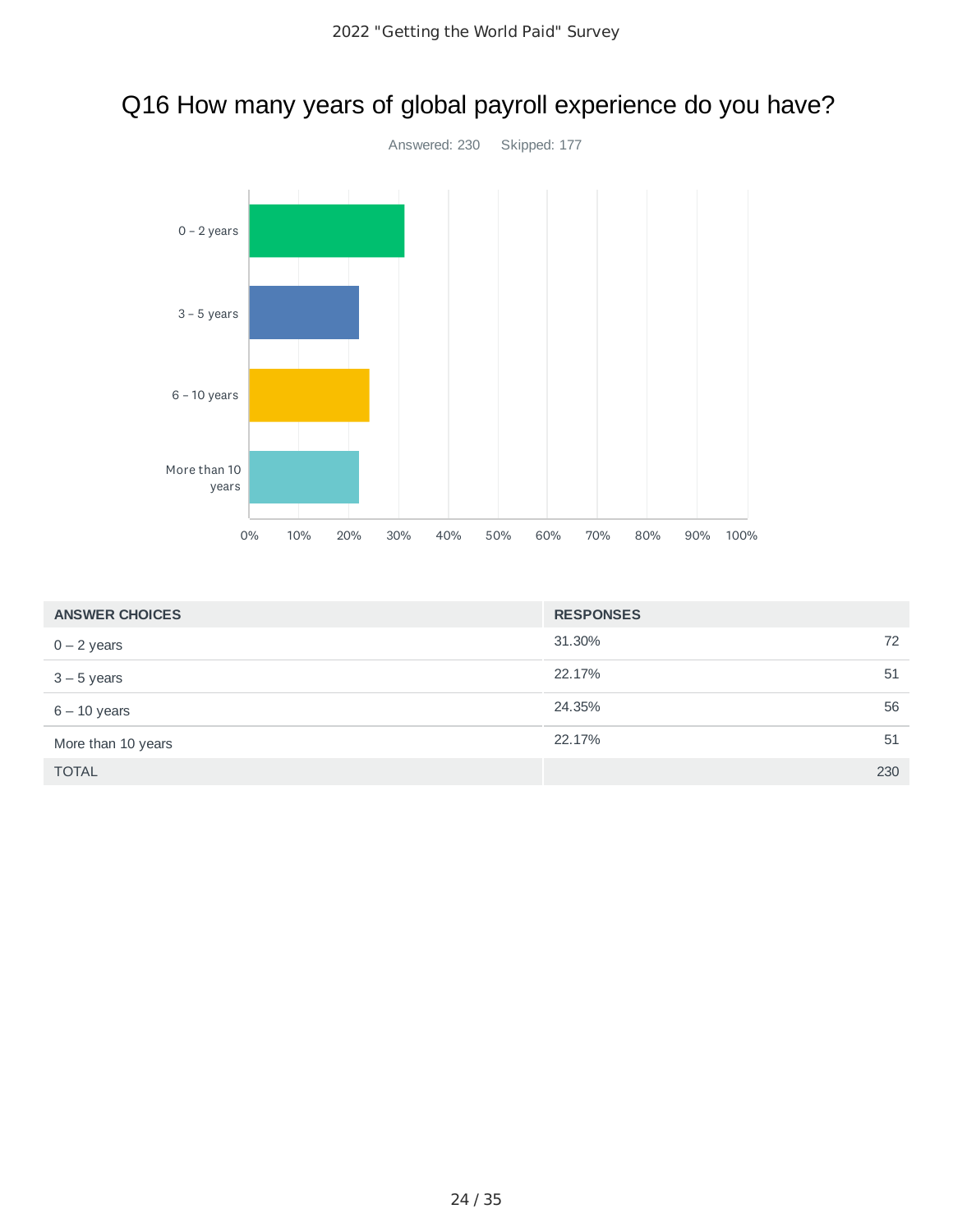## Q17 In how many countries do you pay employees and process a payroll?



| <b>ANSWER CHOICES</b>  | <b>RESPONSES</b> |                |
|------------------------|------------------|----------------|
| $1 - 5$ countries      | 66.52%           | 153            |
| 6 - 10 countries       | 13.04%           | 30             |
| 11-20 countries        | 11.30%           | 26             |
| $21 - 35$ countries    | 3.04%            | $\overline{7}$ |
| 36 - 50 countries      | 3.04%            | $\overline{7}$ |
| More than 51 countries | 3.04%            | $\overline{7}$ |
| <b>TOTAL</b>           |                  | 230            |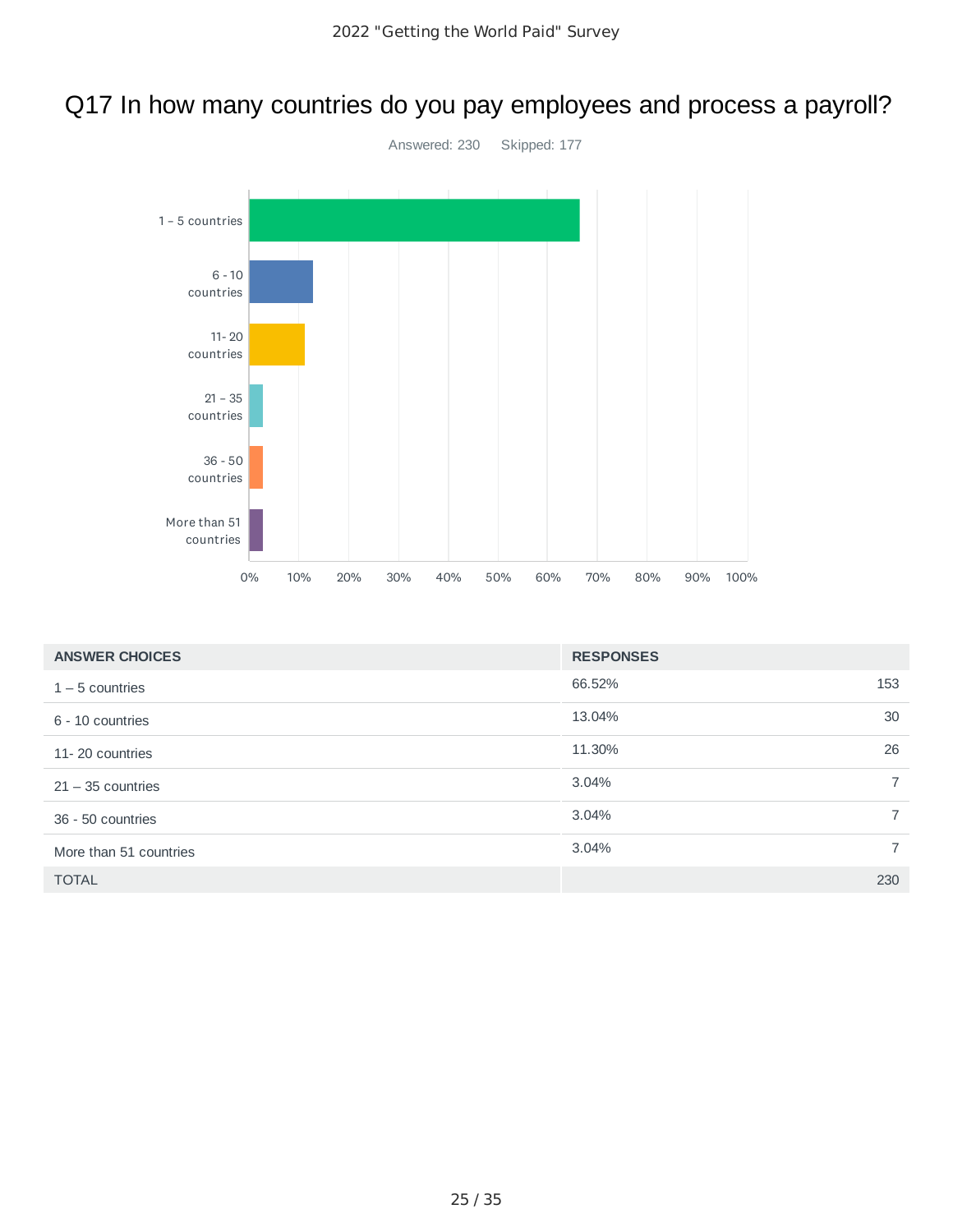

# Q18 What department does your global payroll report into?

| <b>ANSWER CHOICES</b>  | <b>RESPONSES</b> |                |
|------------------------|------------------|----------------|
| <b>Human Resources</b> | 28.26%           | 65             |
| Finance                | 47.83%           | 110            |
| Legal                  | 0.43%            | $\mathbf{1}$   |
| Accounting             | 11.74%           | 27             |
| <b>Shared Services</b> | 6.09%            | 14             |
| Tax                    | 1.74%            | $\overline{4}$ |
| Other (please specify) | 3.91%            | 9              |
| <b>TOTAL</b>           |                  | 230            |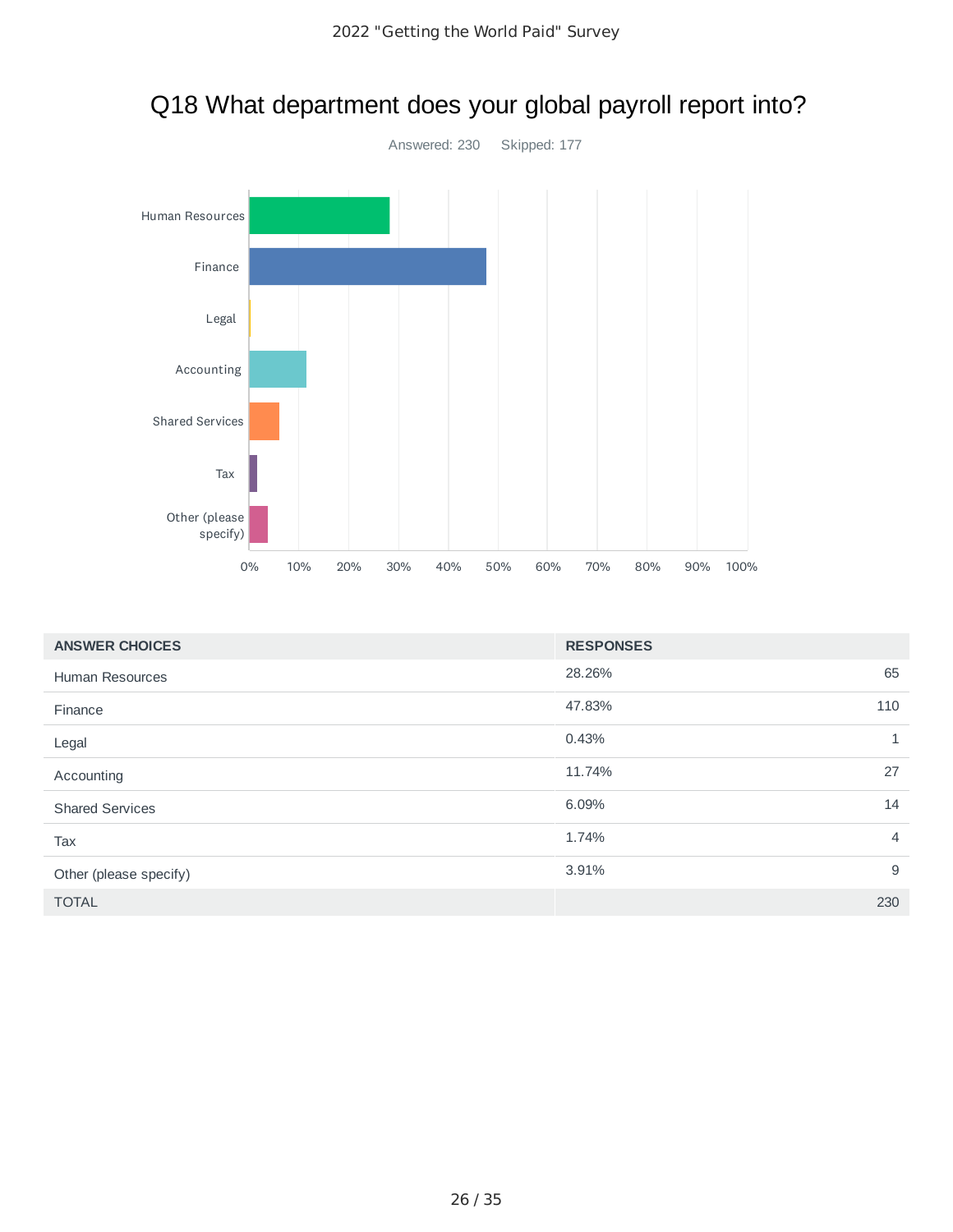### Q19 What is the primary resource or method you use to answer questions relating to global payroll processing?



| <b>ANSWER CHOICES</b>                      | <b>RESPONSES</b> |     |
|--------------------------------------------|------------------|-----|
| Local partners                             | 21.74%           | 50  |
| Global payroll providers                   | 20.43%           | 47  |
| Global Payroll Management Institute (GPMI) | 16.52%           | 38  |
| My professional network                    | 16.96%           | 39  |
| Accounting firm                            | 10.00%           | 23  |
| Internet                                   | 10.00%           | 23  |
| Other (please specify)                     | 4.35%            | 10  |
| <b>TOTAL</b>                               |                  | 230 |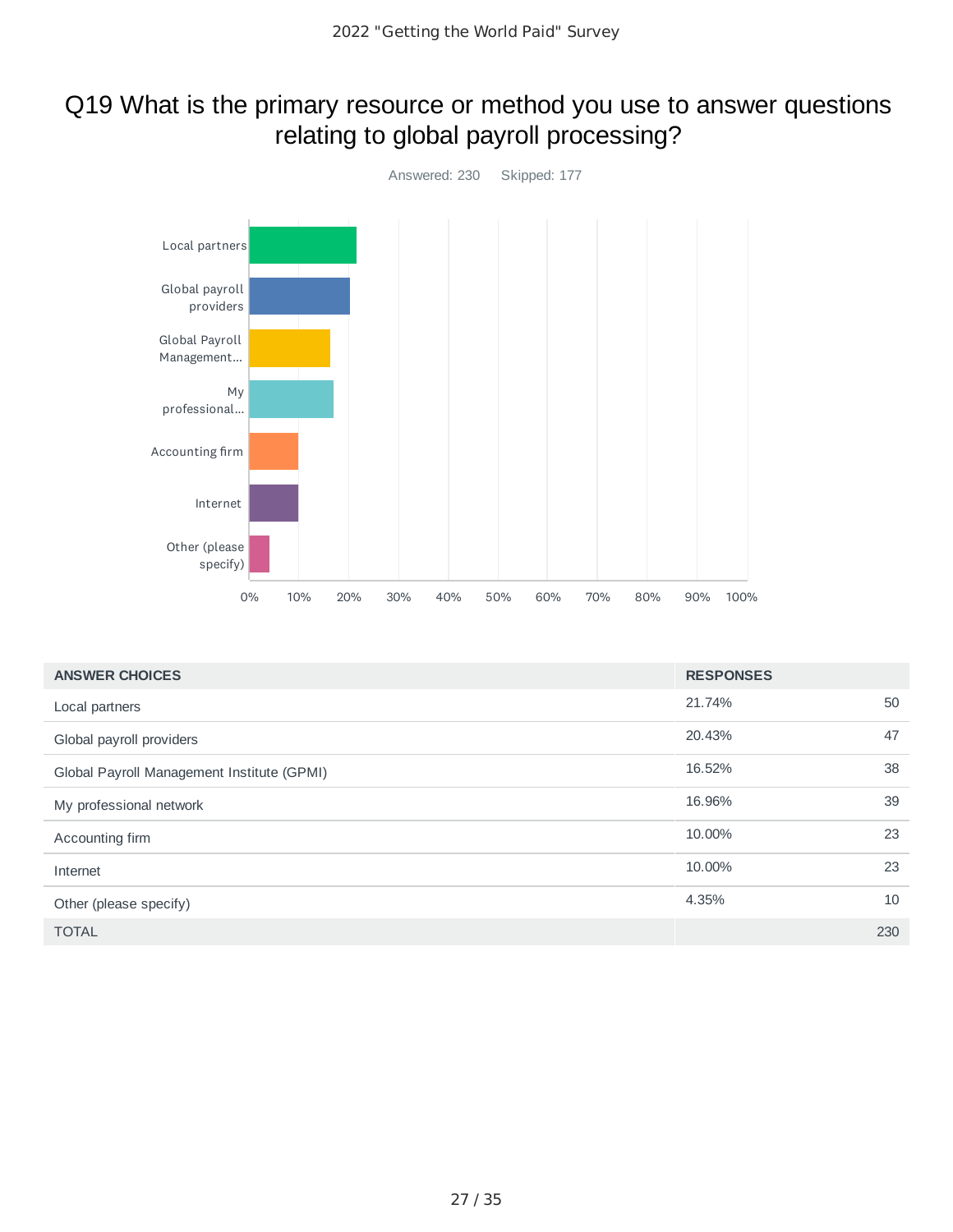# Q20 Where is your organization's largest global employee population?

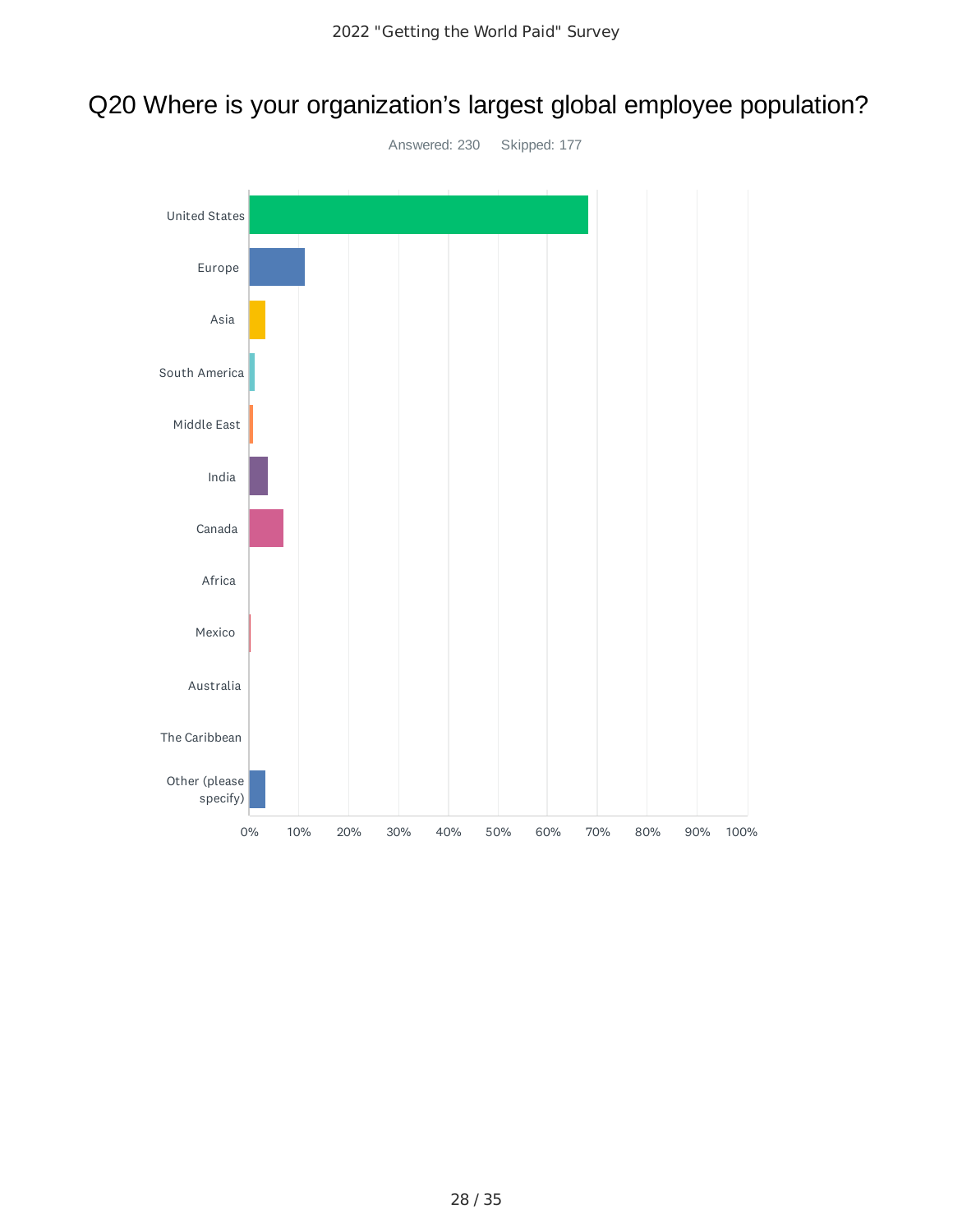| <b>ANSWER CHOICES</b>  | <b>RESPONSES</b>        |
|------------------------|-------------------------|
| <b>United States</b>   | 157<br>68.26%           |
| Europe                 | 26<br>11.30%            |
| Asia                   | 8<br>3.48%              |
| South America          | $\mathsf{3}$<br>1.30%   |
| Middle East            | $\overline{2}$<br>0.87% |
| India                  | $\mathsf g$<br>3.91%    |
| Canada                 | 16<br>6.96%             |
| Africa                 | $\overline{0}$<br>0.00% |
| Mexico                 | 0.43%<br>$\mathbf{1}$   |
| Australia              | $\mathsf{O}$<br>0.00%   |
| The Caribbean          | $\overline{0}$<br>0.00% |
| Other (please specify) | 8<br>3.48%              |
| <b>TOTAL</b>           | 230                     |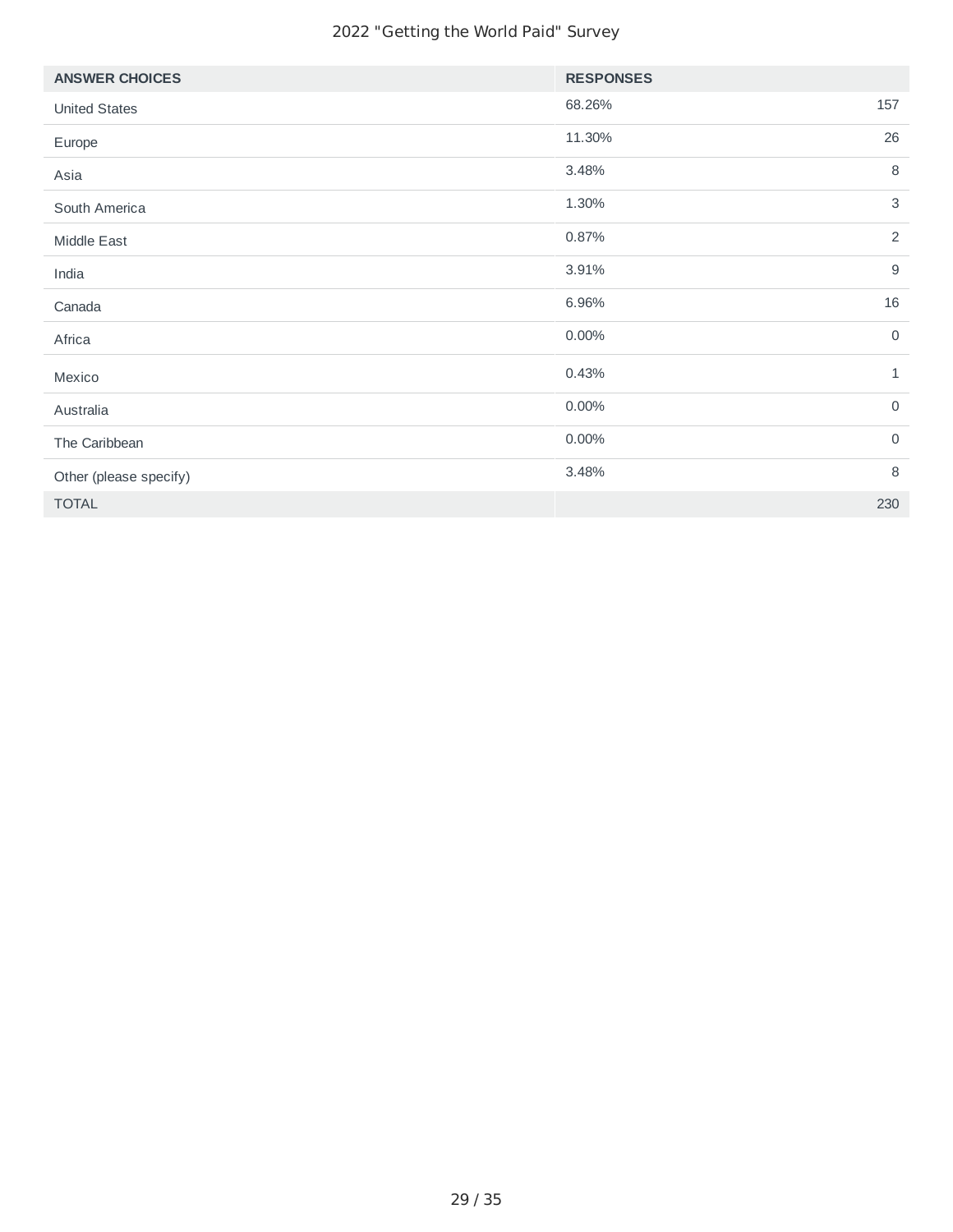### Q21 From which country or region do you manage your global payroll operations?